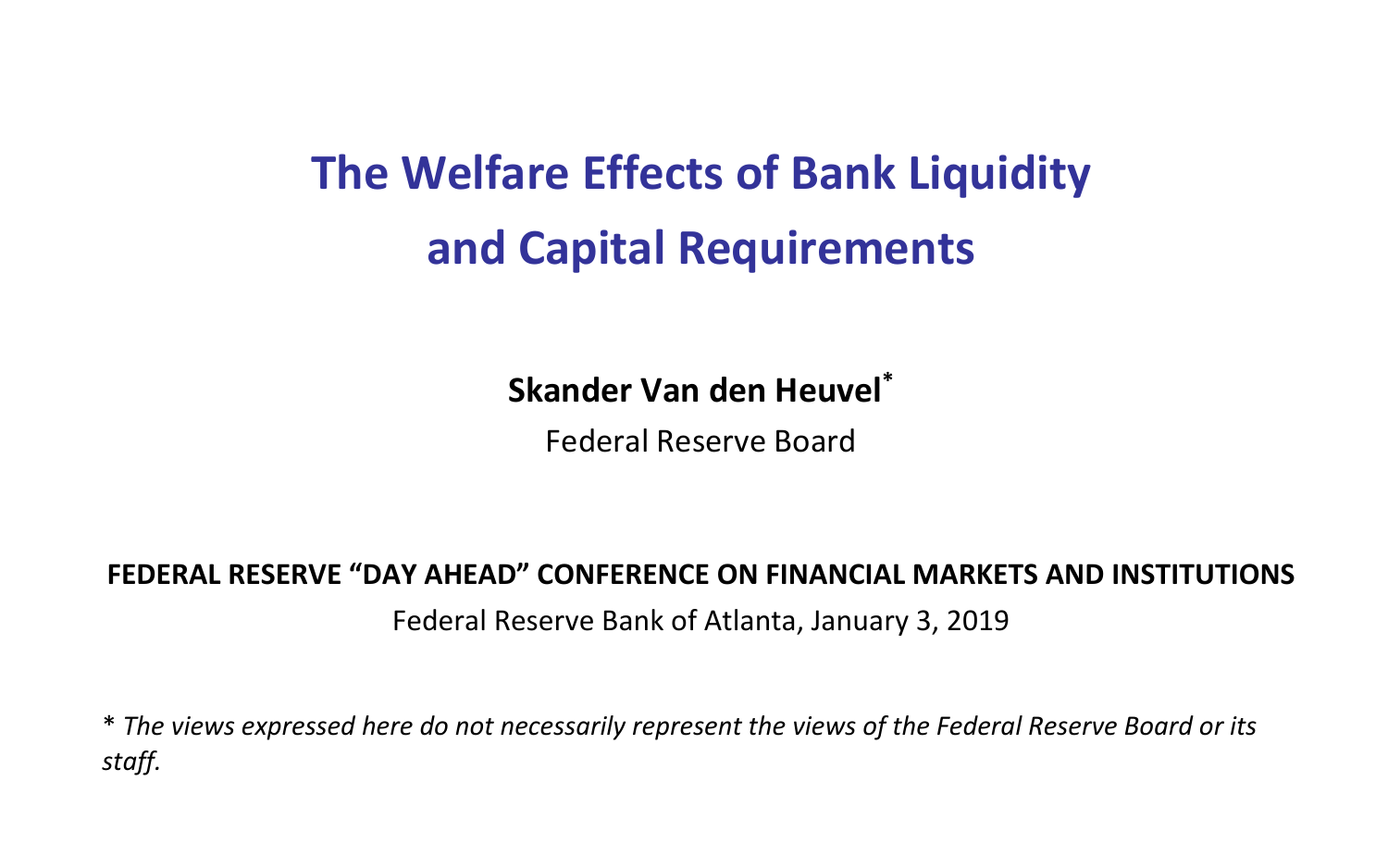## **Introduction**

Financial crisis spurred crucial regulatory reforms, including Basel III.

- Stronger capital requirements
- New liquidity requirements

Goal: Make banks and the financial system safer, limiting negative externalities from bank failures.

Is it enough? Too much? There is an ongoing debate. E.g.

- Some favor much higher capital requirements (e.g. Admati and Hellwig)
- Others have argued for versions of "narrow banking" (e.g. Cochrane, Friedman) o Similar to a 100% liquidity requirement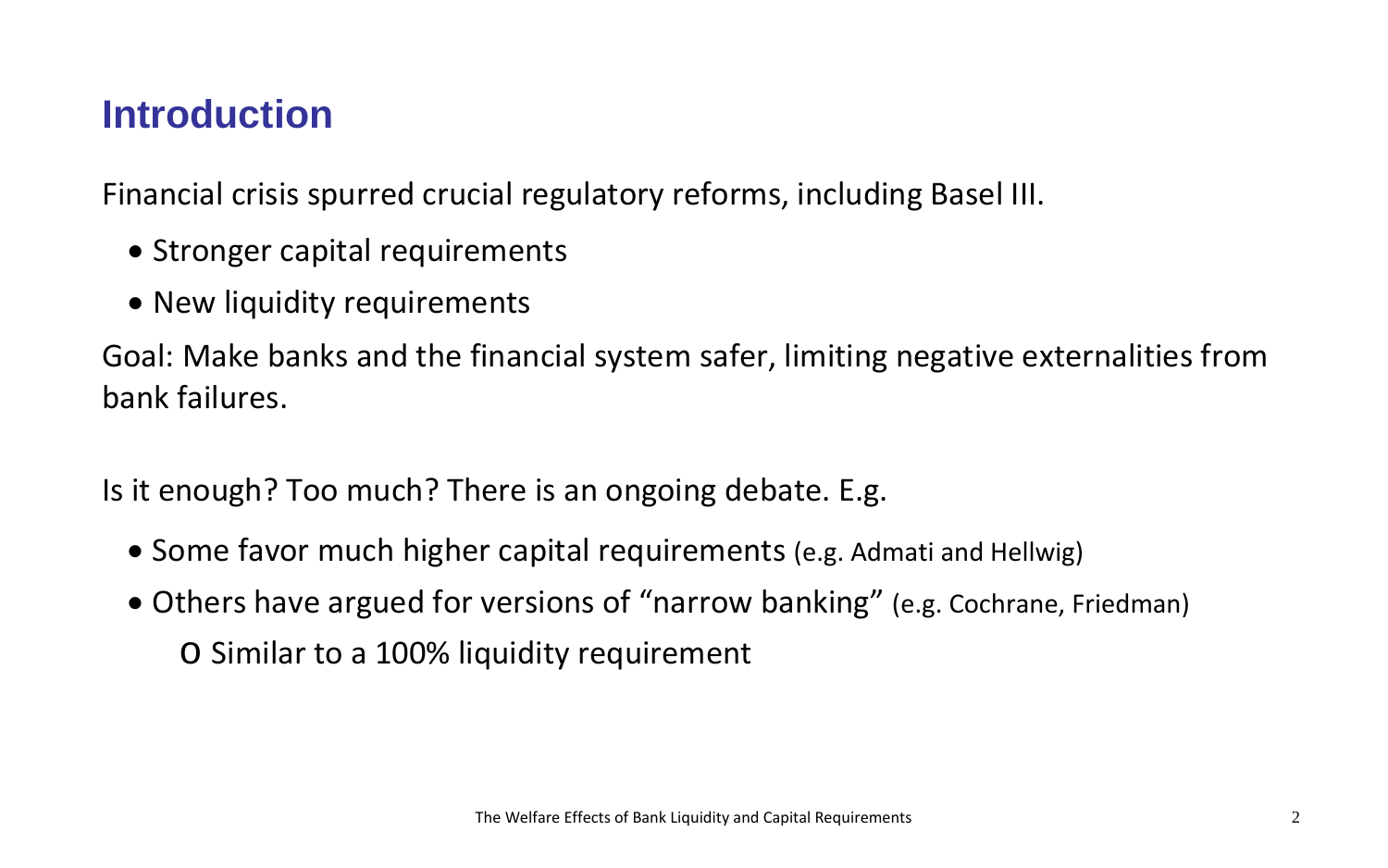## **Introduction**

Debate in large part reflects disagreement about the existence and magnitude of social costs of capital and liquidity requirements.

Possible cost – reduced (net) liquidity creation.

Key idea: High-quality liquid assets are in limited supply and have important alternative uses.

o E.g. Krishnamurthy and Vissing-Jorgenson (2012), Greenwood, Hanson and Stein (2015).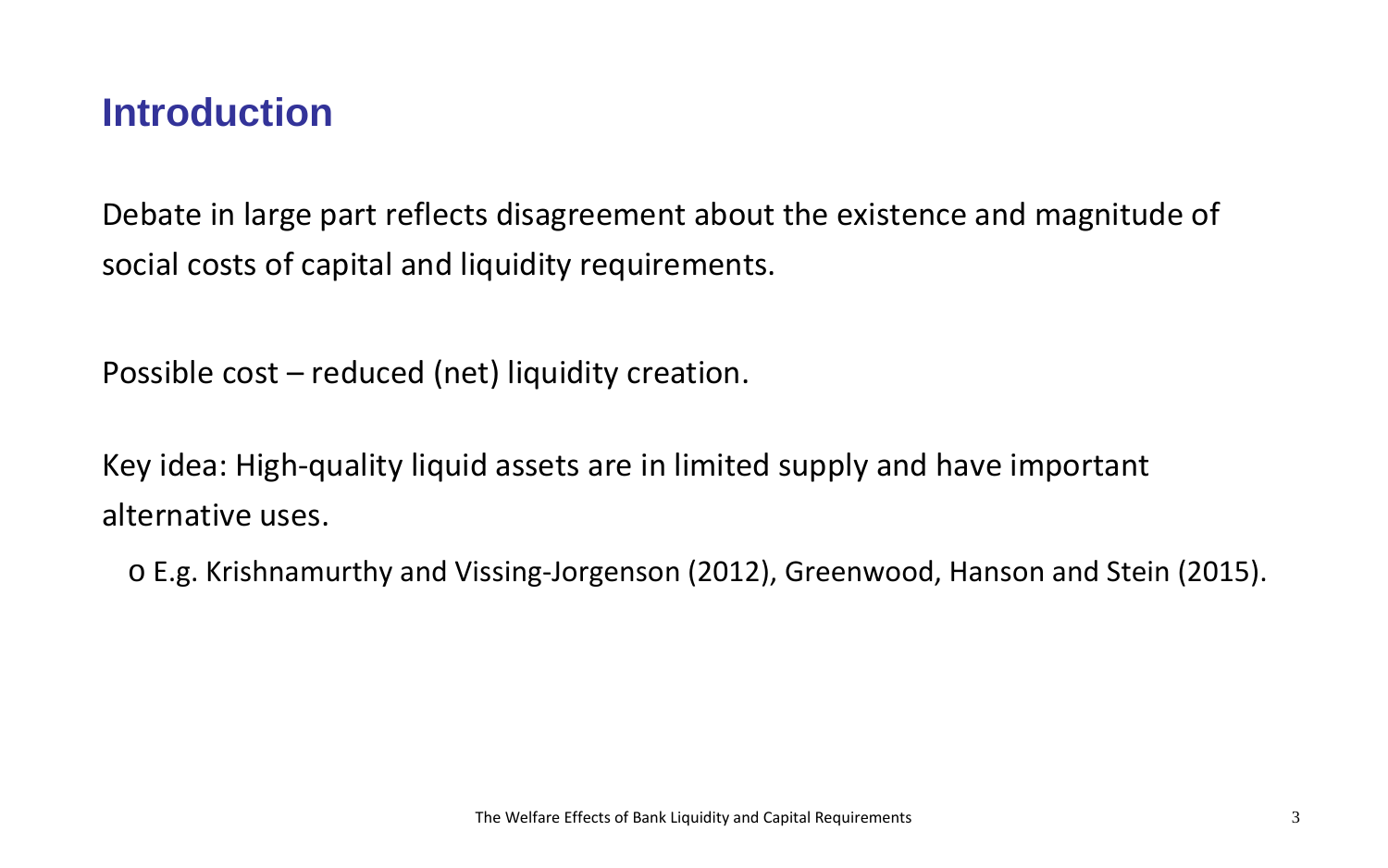## **Introduction**

This paper  $-$ 

• Examines the welfare costs and benefits of:

obank liquidity requirements and

obank capital requirements

• Quantifies their welfare costs through a sufficient statistics approach.

Quantitative general equilibrium analysis

• Extends previous work on capital requirements (Van den Heuvel, 2008)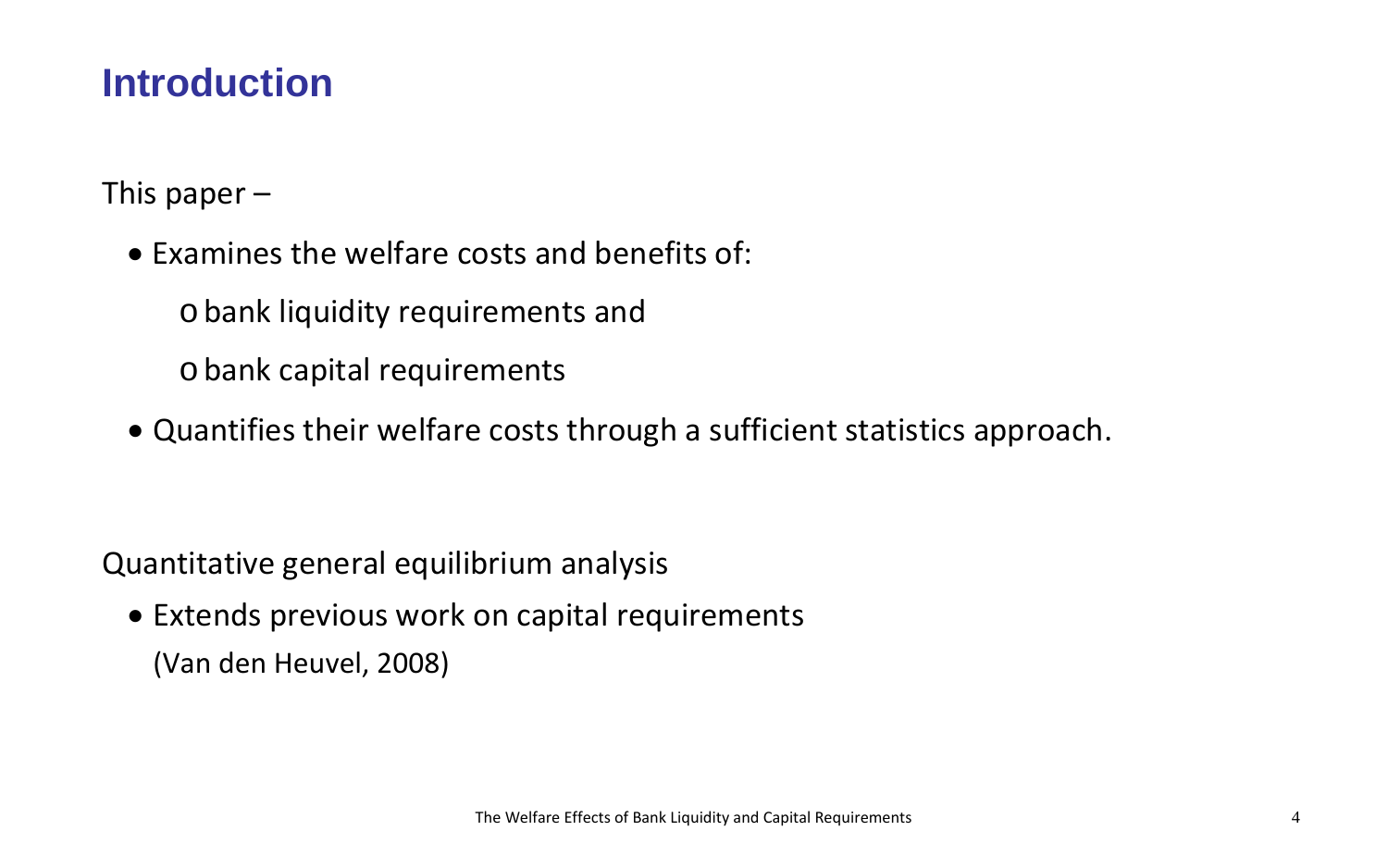# **1. Basic Model**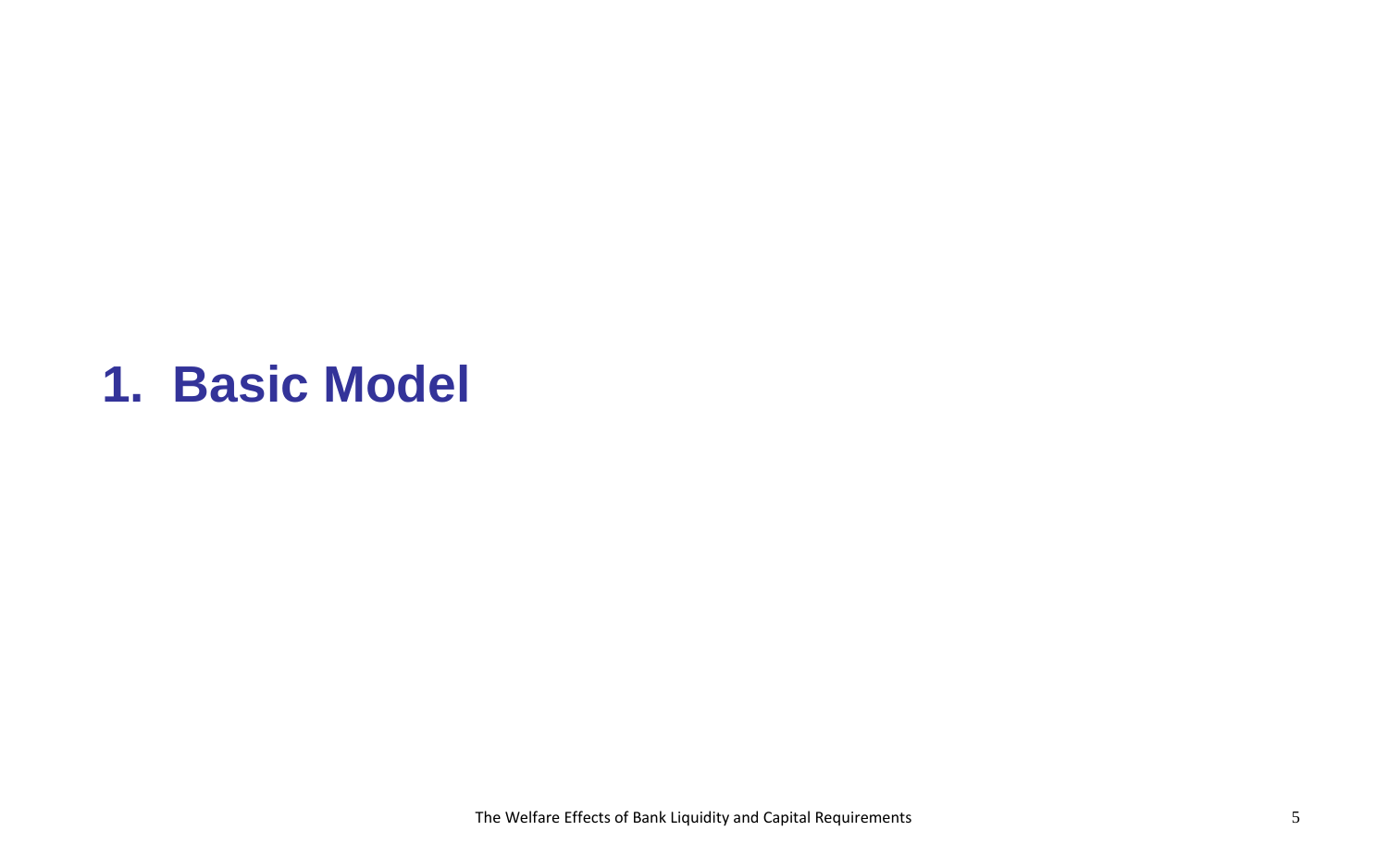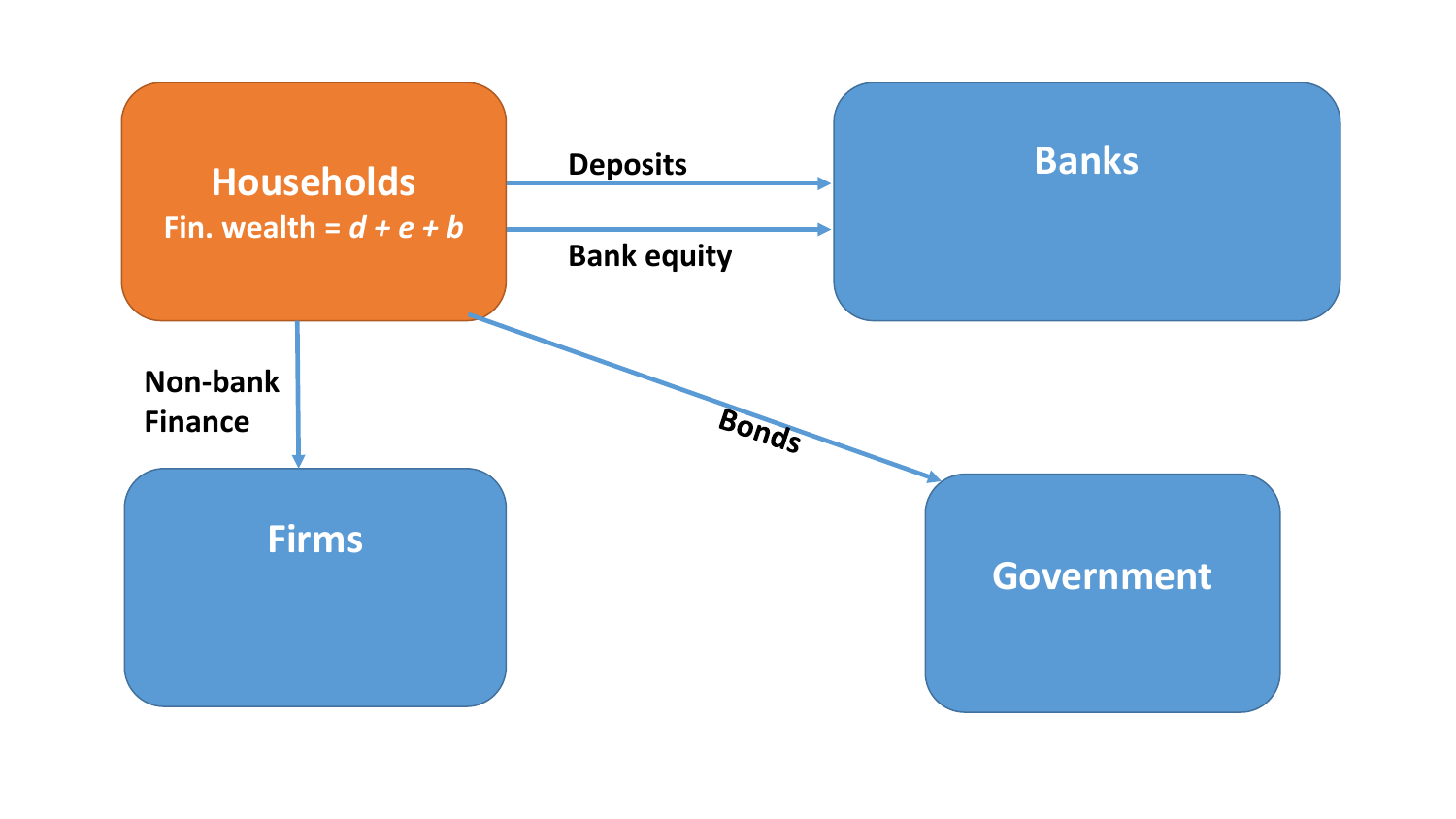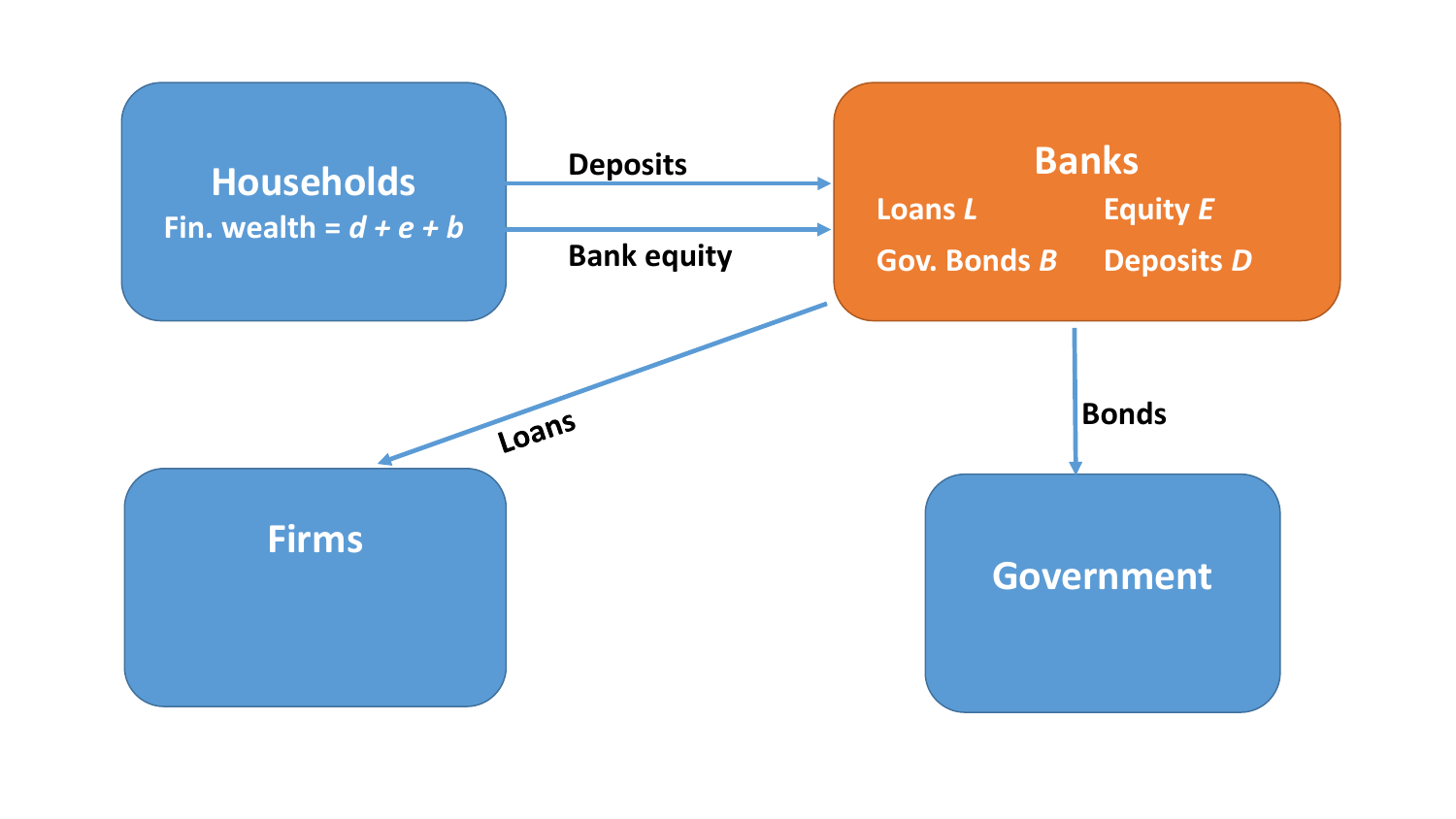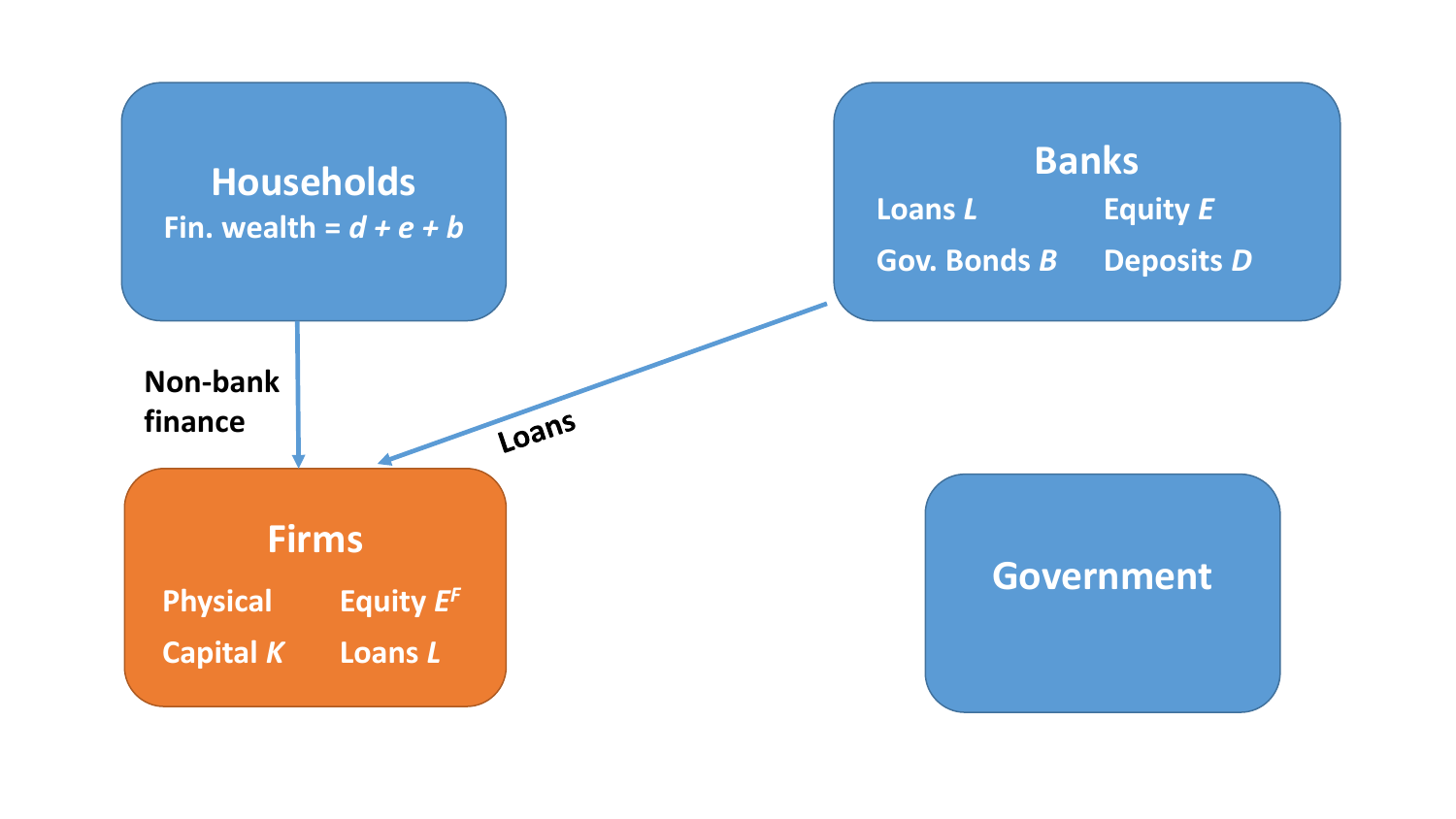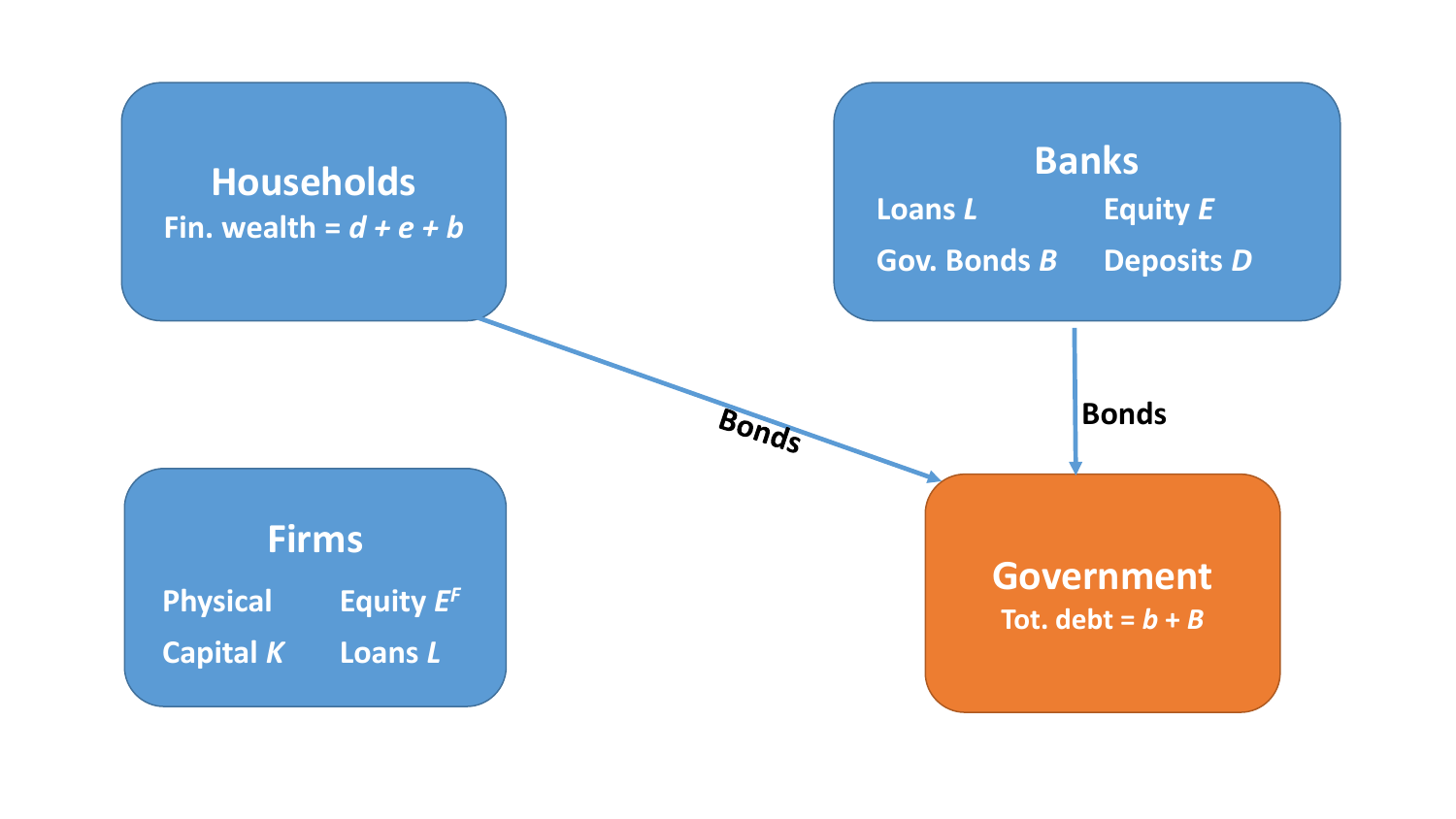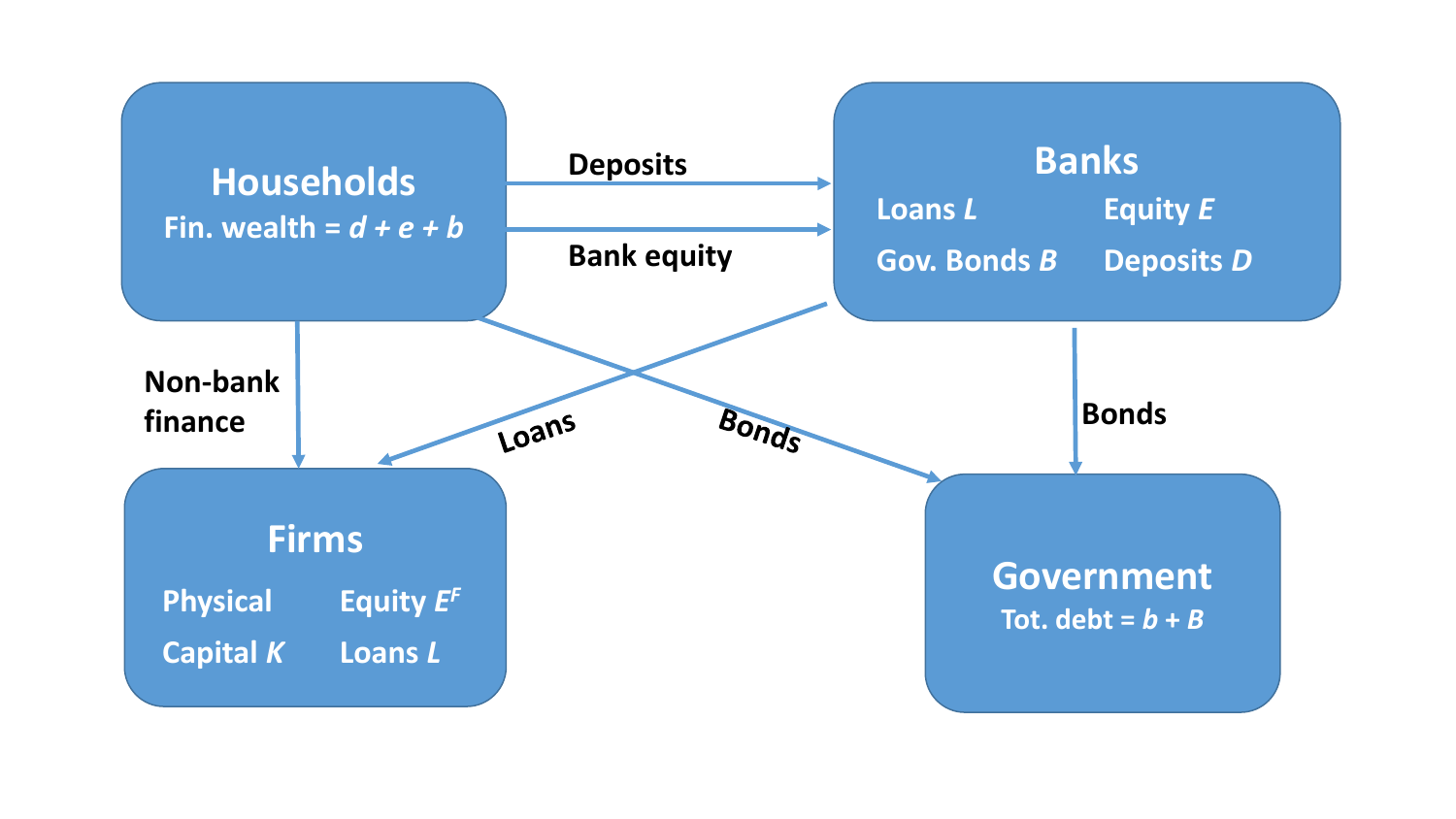## **Households**

Households value liquidity:

 $u(c, d, b)$ 

- Derived utility function; Feenstra (1985).
- Increasing and concave
- Flexibility will let the data speak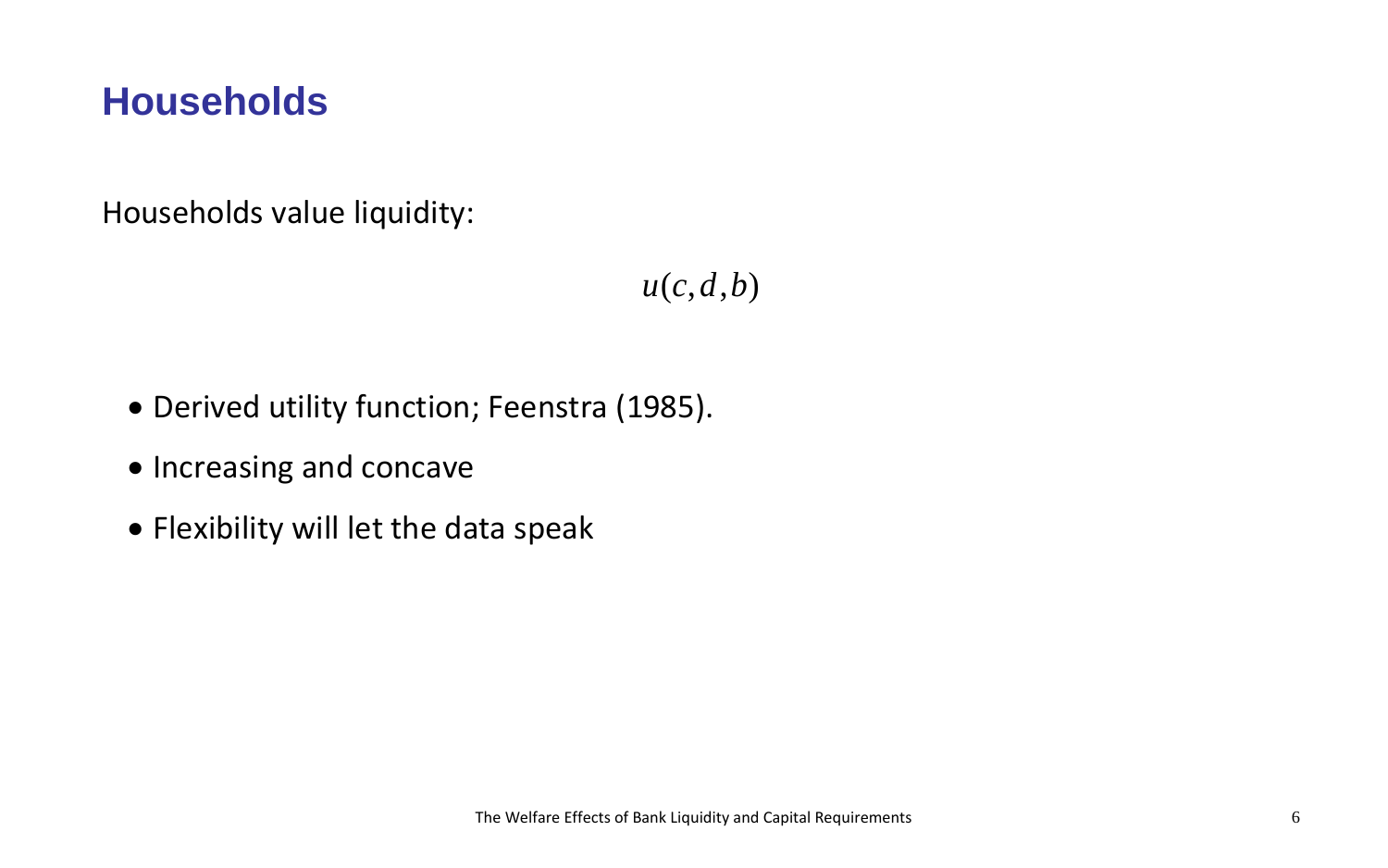### **Households**

Infinite horizon, no aggregate uncertainty  $\rightarrow$  Perfect foresight problem.

$$
\max_{\{c_t, d_t, e_t, b_t\}_{t=0}^{\infty}} \sum_{t=0}^{\infty} \beta^t u(c_t, d_t, b_t)
$$
  
s.t.  $d_{t+1} + b_{t+1} + e_{t+1} + c_t = w_t \mathbf{1} + R_t^D d_t + R_t^B b_t + R_t^E e_t - T_t$ 

(c) 
$$
R_t^E = (\beta u_c(c_t, d_t, b_t)/u_c(c_{t-1}, d_{t-1}, b_{t-1}))^{-1}
$$

(d) 
$$
R_t^E - R_t^D = \frac{u_d(c_t, d_t, b_t)}{u_c(c_t, d_t, b_t)}
$$

− = : convenience yield on deposits

(b) 
$$
R_t^E - R_t^B = \frac{u_b(c_t, d_t, b_t)}{u_c(c_t, d_t, b_t)}
$$

 $\left\lceil \frac{1}{\lambda} \right\rceil$  : convenience yield on Treasuries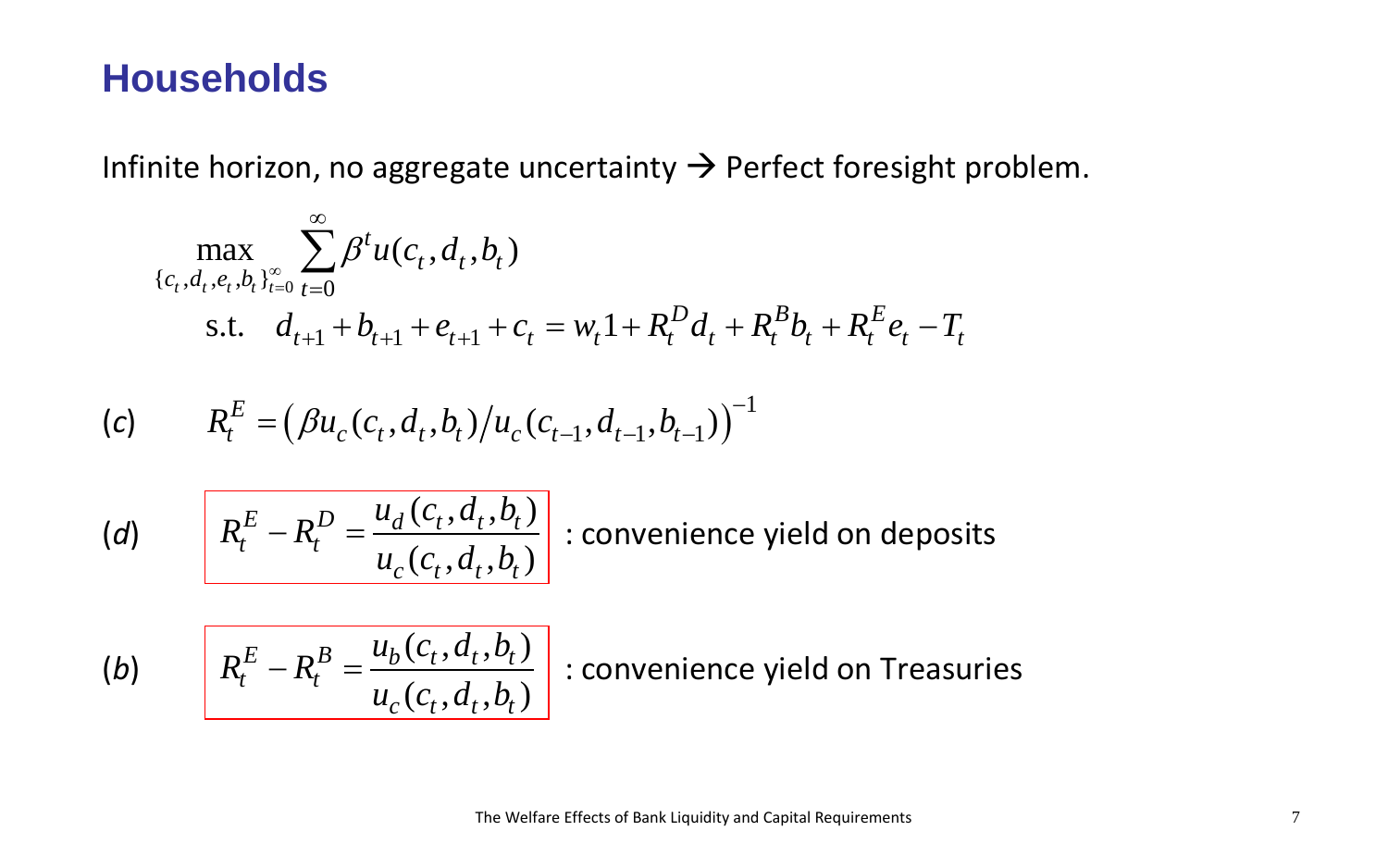## **Banks**

| $L_t$ Loans | $\left D_t\right $ Deposits |
|-------------|-----------------------------|
| $B_t$ Bonds | $E_t$ Equity                |

Liquidity Requirement: | B

$$
B_t \ge \lambda D_t \mid
$$

Capital Requirement:  $E_t \geq \gamma L_t$  (risk-based)

Bank maximizes shareholder value.

 $\bullet$  Competitive banking:  $R^L, R^B, R^D, R^E$  given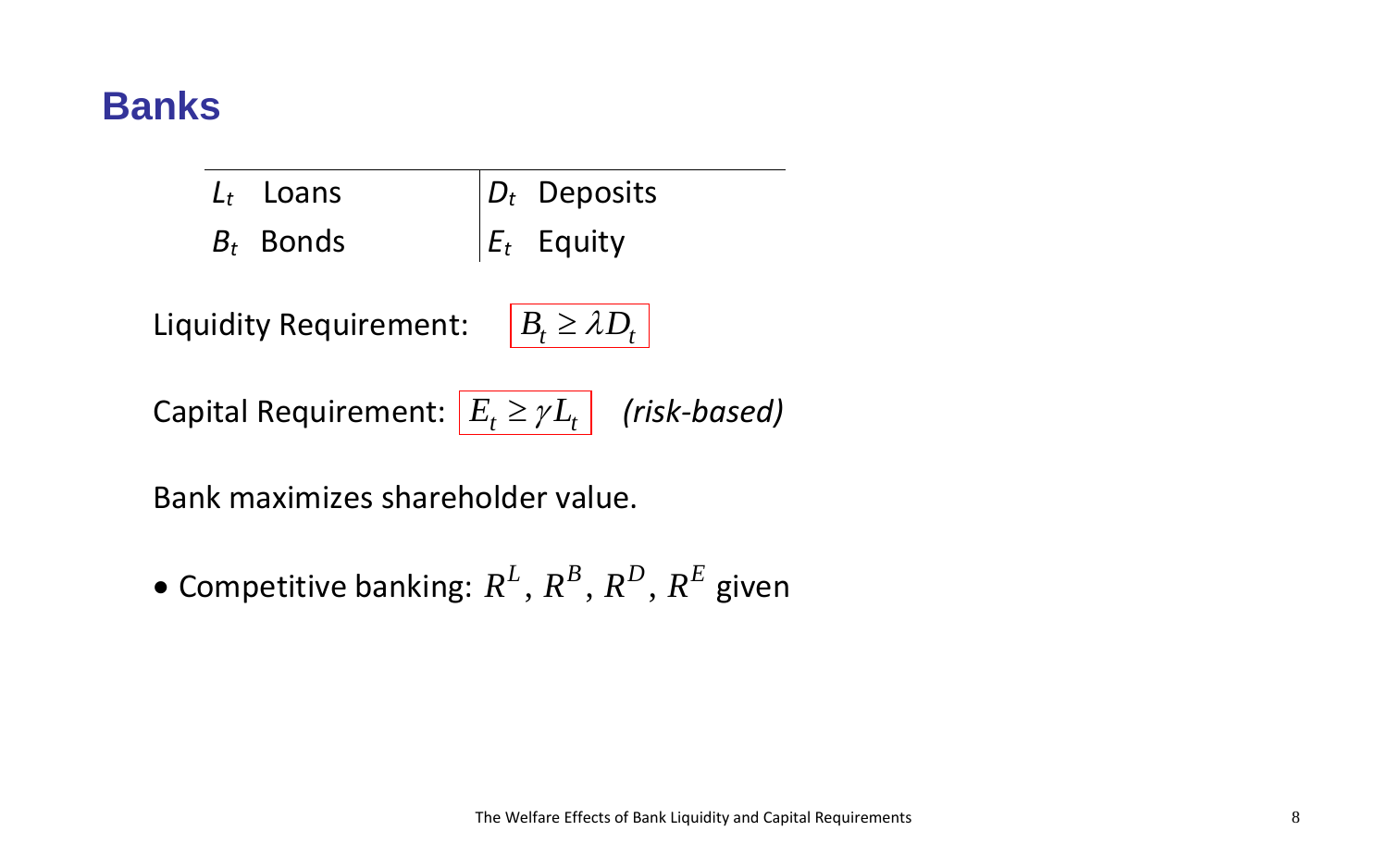*Additional assumptions to generate benefits of regulation:*

#### **Deposit Insurance / government guarantees**

 $\rightarrow$  Moral hazard of excessive risk taking. Two risk choices:

1. Credit risk: excessively risky lending practices

2. Liquidity risk: insufficient liquid assets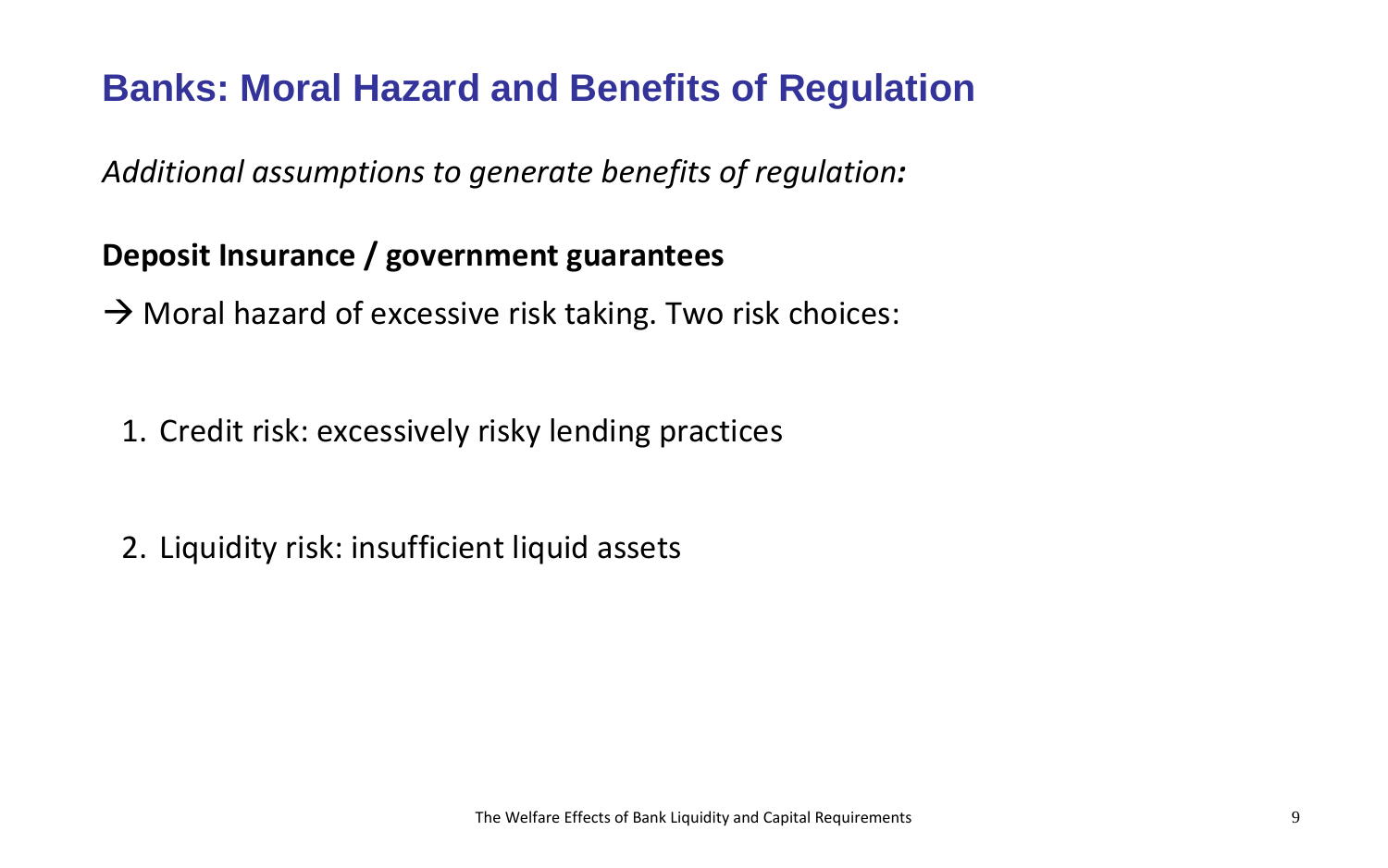#### **Deposit Insurance / government guarantees**

 $\rightarrow$  Moral hazard of excessive risk taking. Two risk choices:

1. *Credit risk*: excessively risky lending practices

*Capital requirement* solves this, together with bank supervision, through "skin-in-thegame".

$$
\gamma \ge \phi_{\varepsilon} \overline{\sigma} / R^{E} \tag{IC1}
$$

 $\circ$   $\bar{\sigma}$ : ability of banks to hide excessively risky loans from supervision o Liquidity regulation does not ameliorate this problem.

■ Bank size is not fixed so increase in *B* does not imply a decrease in *L*.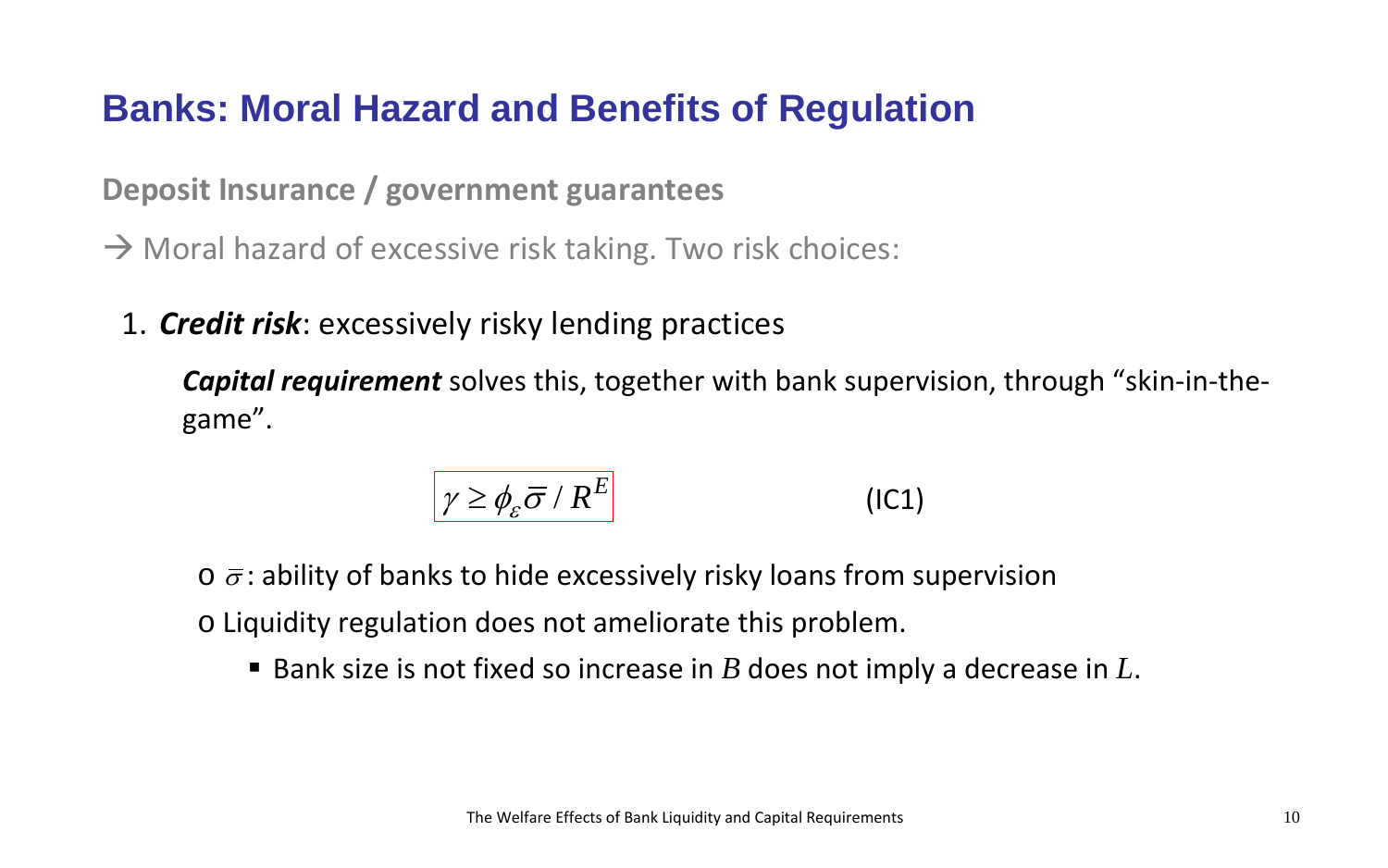**Deposit Insurance / government guarantees** 

 $\rightarrow$  Moral hazard of excessive risk taking. Two risk choices:

- 2. *Liquidity risk*: insufficient liquid assets
	- $\circ$  Small probability  $(1 p)$  of liquidity stress: Fraction *w* of depositors withdraws early.
	- o Liquidity stress results in bank failure if  $B < wD$ .
		- Bank goes into resolution with social costs that may exceed the private loss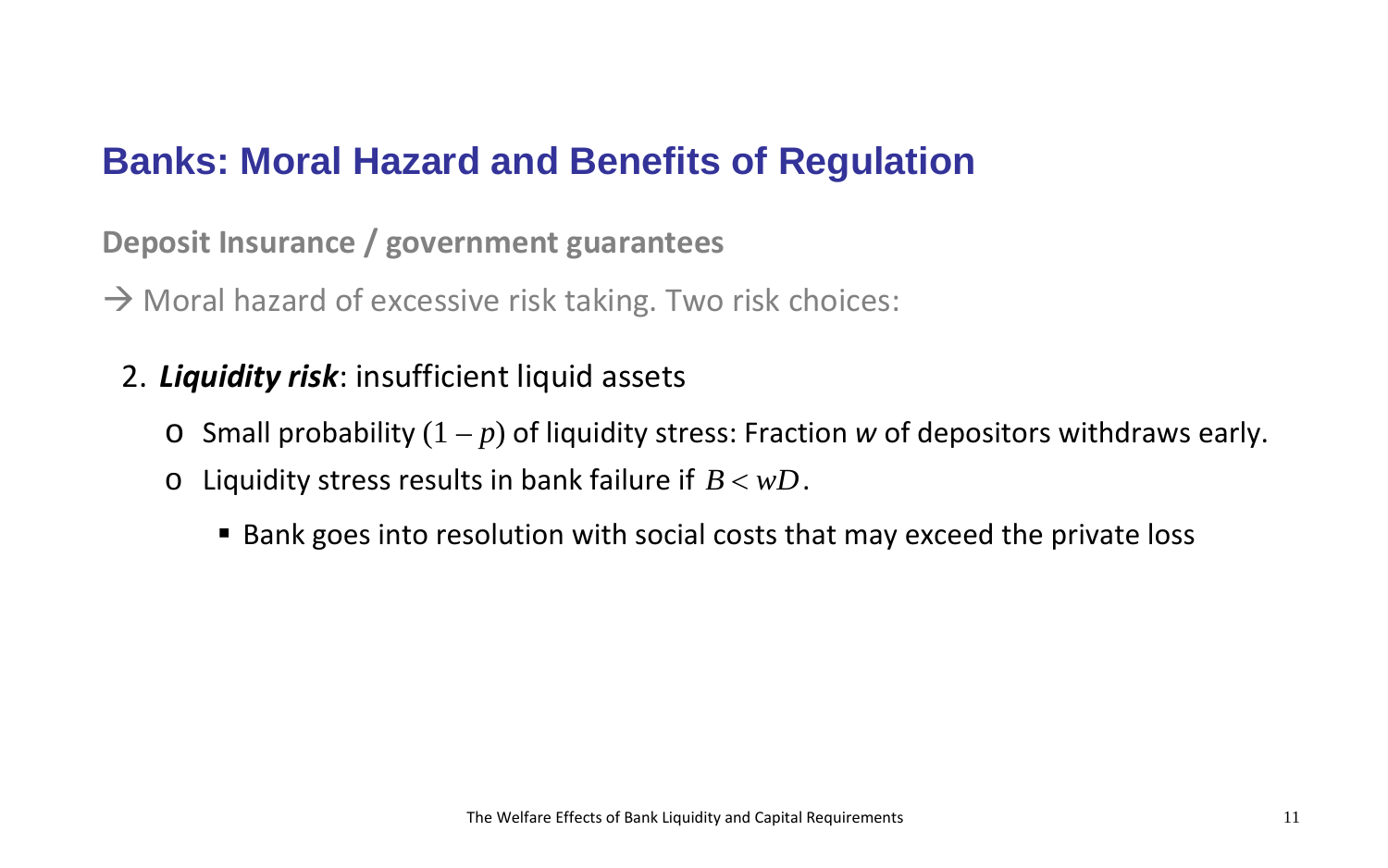Bank will choose a prudent liquidity risk profile  $(B \geq wD)$  if

$$
\gamma \left( \frac{1-p}{p} \right) \ge (1-\gamma) \left( \frac{w}{1-w} - \frac{\lambda}{1-\lambda} \right) (R^D - R^B)
$$
 (IC2)

A sufficient condition is:  $\lambda \geq w$ .

*Liquidity requirement and capital requirement* can each mitigate the moral hazard of

liquidity risk, but the liquidity requirement is more direct and efficient.

- $\rightarrow$  Division of Labor:
	- Capital regulation for solvency risk
	- Liquidity regulation for liquidity risk.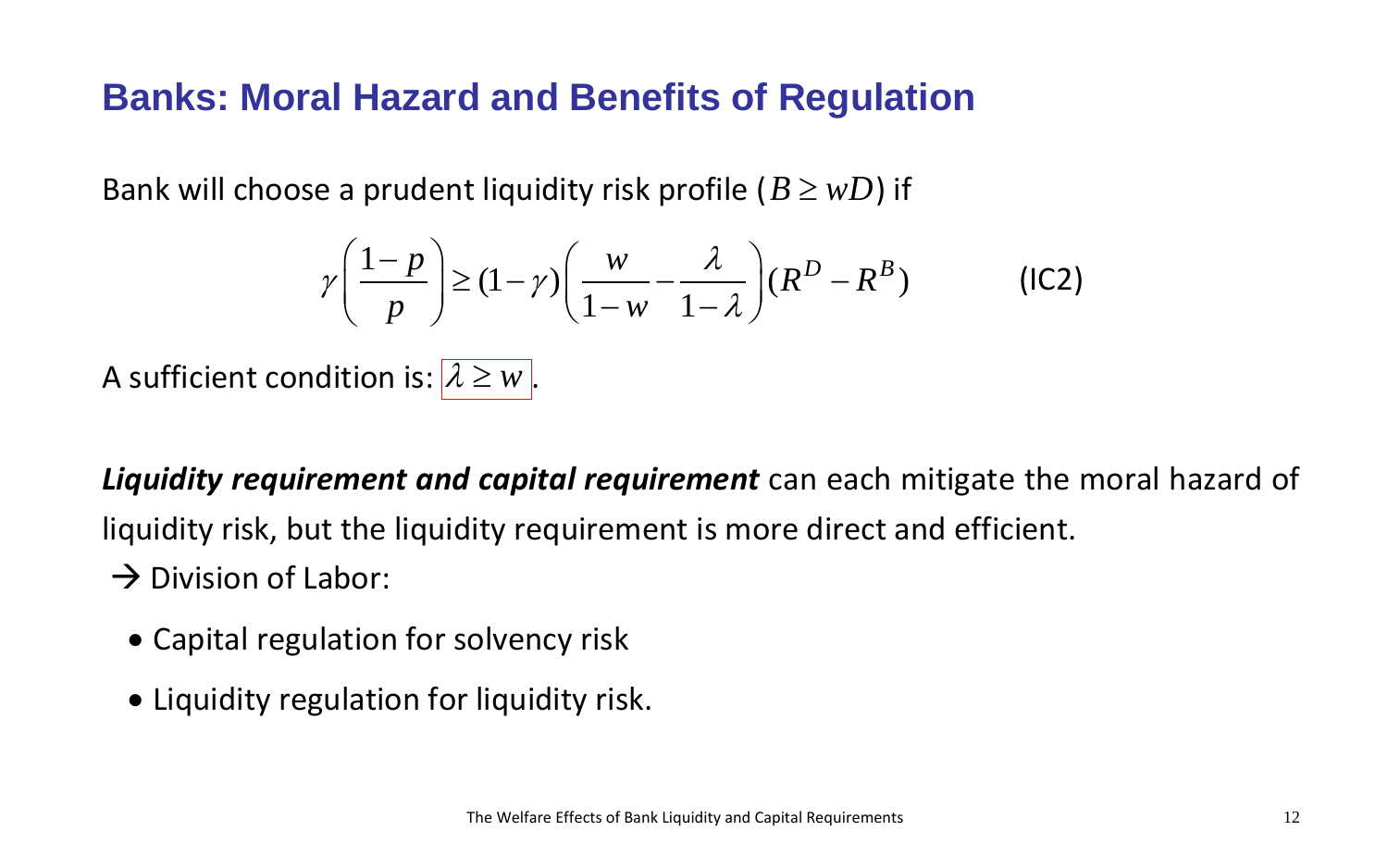### **Banks: Illustration of welfare implications**

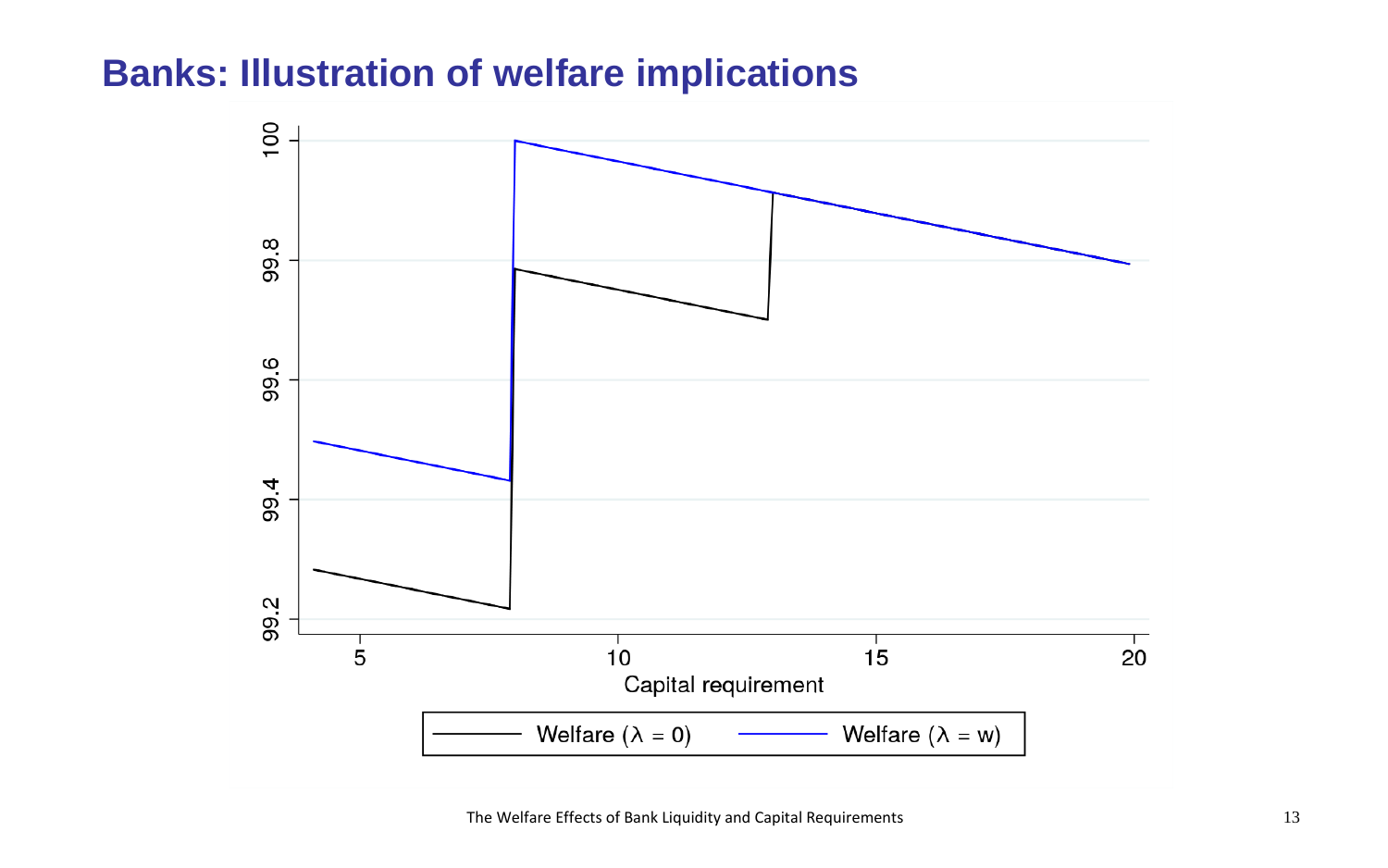#### **Banks: Illustration of welfare implications**

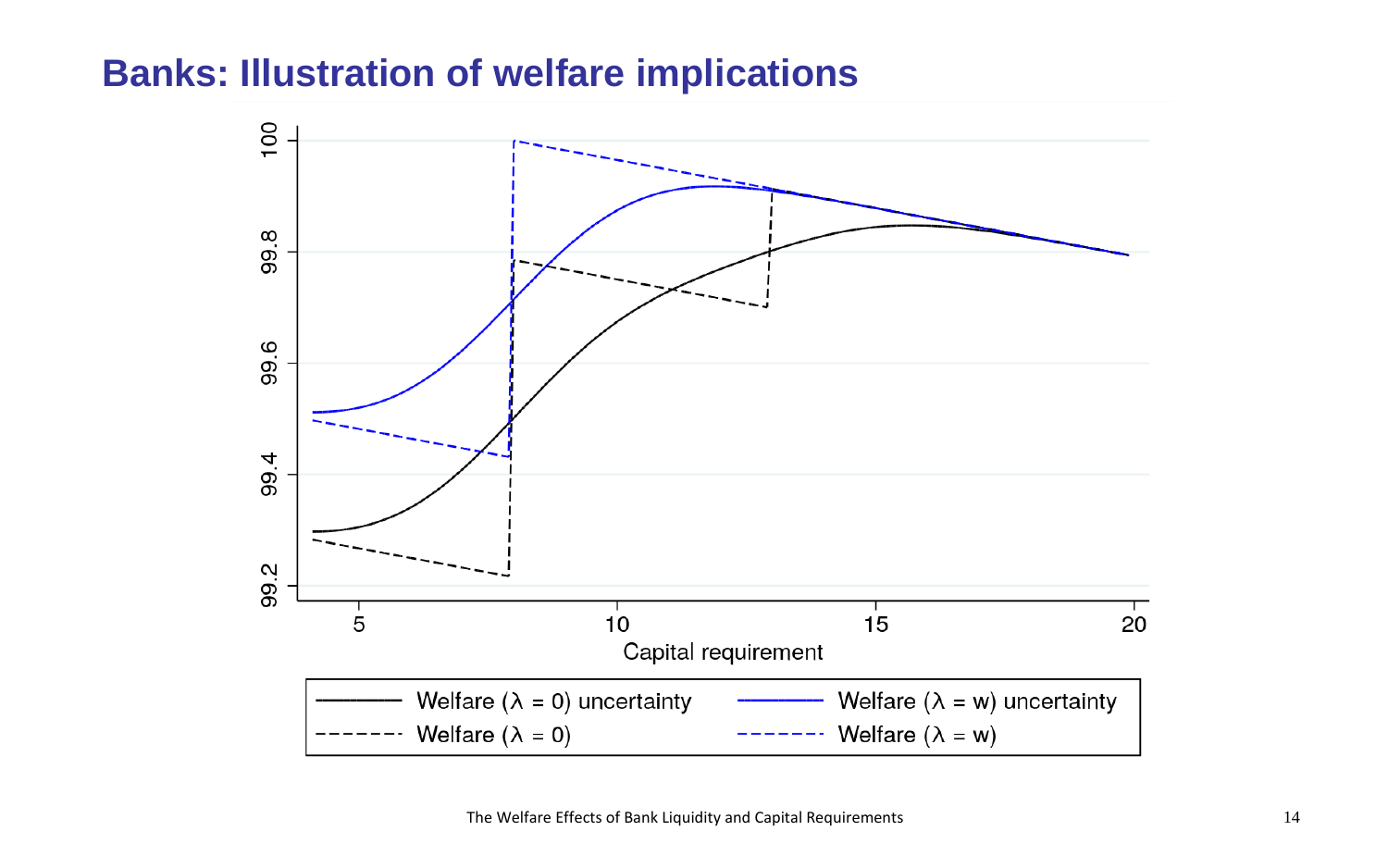# **Summary of Bank's Problem (no excessive risk)**

| $L_t$ | Loans $ D_t $ |                                                         | <b>Deposits</b> |
|-------|---------------|---------------------------------------------------------|-----------------|
|       |               | $B_t \ge \lambda D_t$ Bonds $E_t \ge \gamma L_t$ Equity |                 |

All-in cost of funding loans with deposits:

$$
\tilde{R}^D(\lambda) \equiv R^D + \frac{\lambda}{1 - \lambda} (R^D - R^B)
$$

With (IC1) and (IC2), solution's zero-profit condition:

 $\left| R^{L} = \gamma R^{E} + (1 - \gamma) \tilde{R}^{D}(\lambda) \right|$ 

A finite solution requires:  $R^B \le R^D \le R^L \le R^E$ .

1. Liquidity requirements binds if and only if  $R^B < R^D$  *(will be relaxed)* 

2. Capital requirement binds if and only if  $R^E > \tilde{R}^D(\lambda)$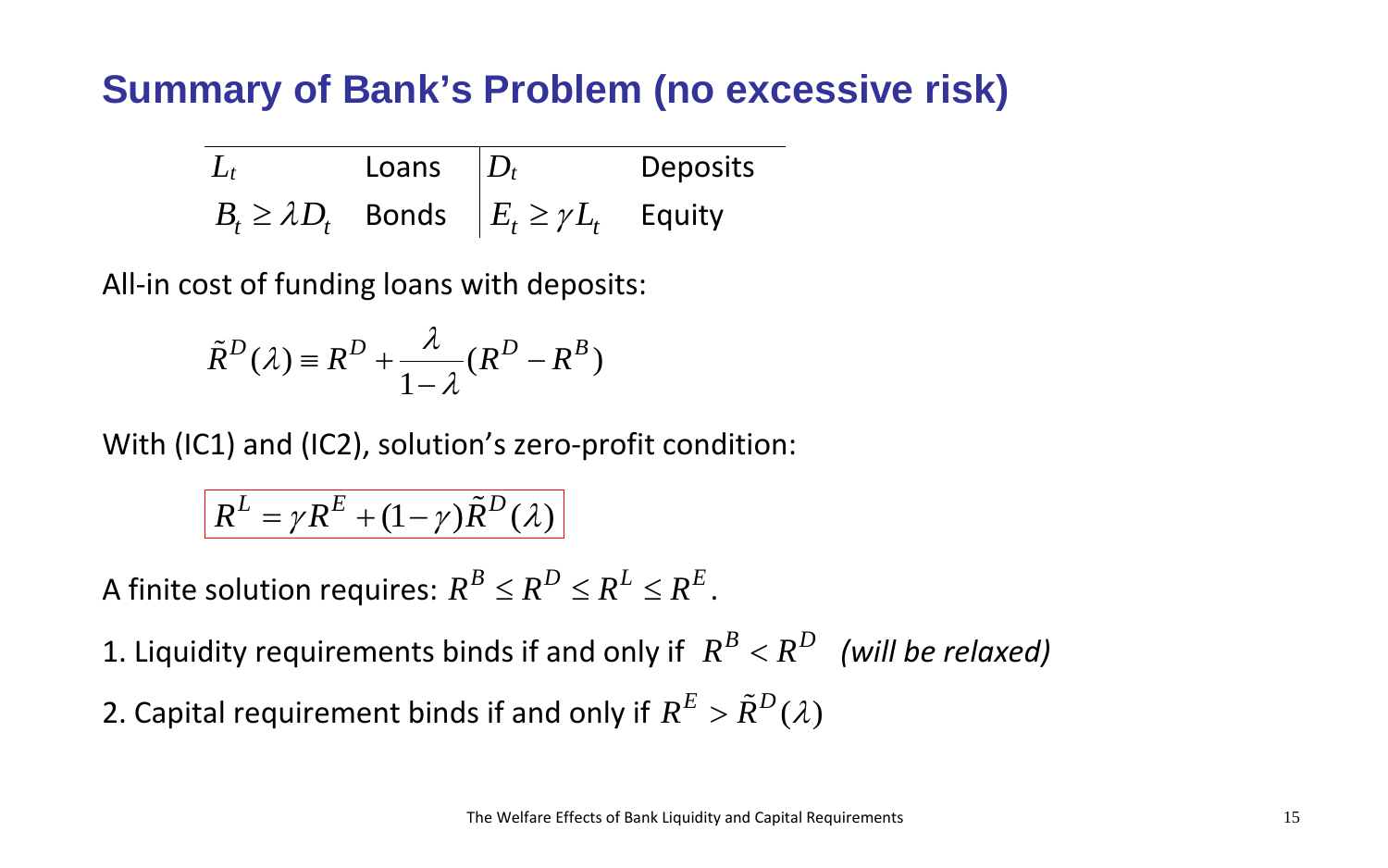# **Equilibrium with capital and liquidity regulation**

- **Capital** requirement typically binds due to convenience yield on deposits.
- **Liquidity** requirement may or may not bind, depending on relative convenience yields of bank deposits and government bonds.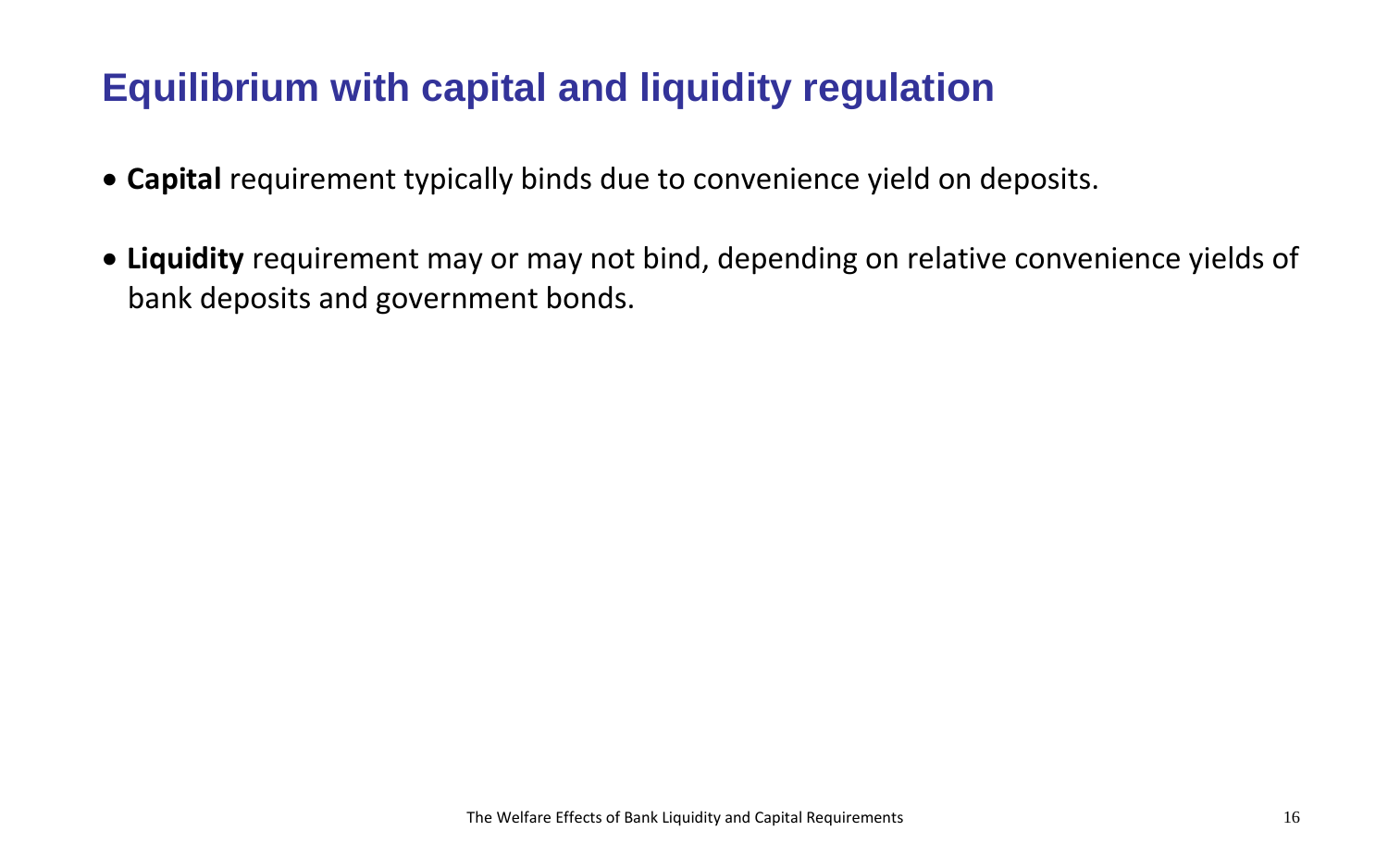# **Equilibrium with capital and liquidity regulation**

- **Capital** requirement typically binds due to convenience yield on deposits.
- **Liquidity** requirement may or may not bind, depending on relative convenience yields of bank deposits and government bonds.
- **Investment** is affected by *both* the capital requirement and the liquidity requirement, if binding. ( $R^L = \gamma R^E + (1 - \gamma) \tilde{R}^D(\lambda)$ ).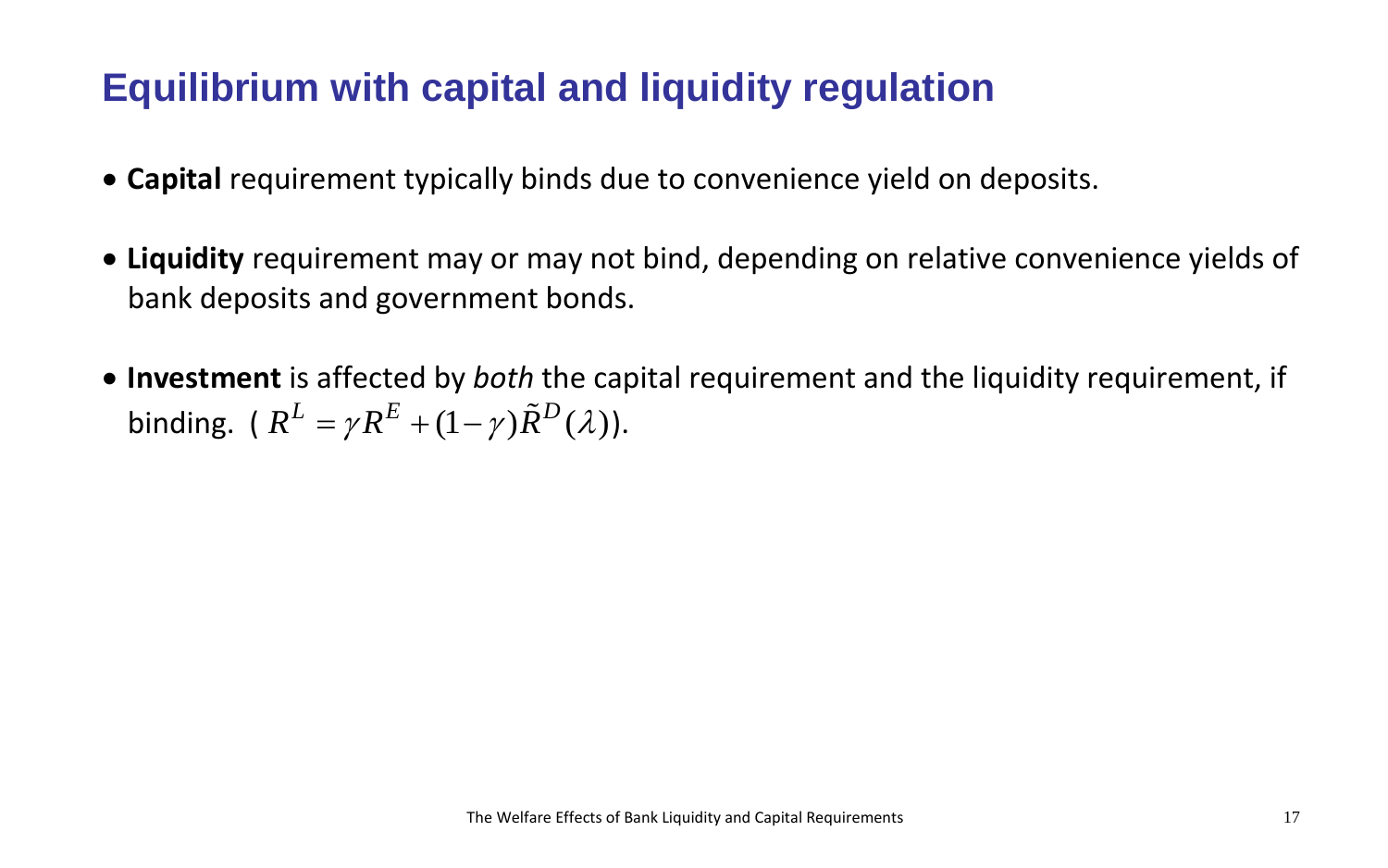# **Equilibrium with capital and liquidity regulation**

- **Capital** requirement typically binds due to convenience yield on deposits.
- **Liquidity** requirement may or may not bind, depending on relative convenience yields of bank deposits and government bonds.
- **Investment** is affected by *both* the capital requirement and the liquidity requirement, if binding. ( $R^L = \gamma R^E + (1 - \gamma) \tilde{R}^D(\lambda)$ ).
- Introducing binding liquidity regulation leads **government bonds** to flow out of the nonbank sector, so their convenience yield  $R^{E} - R^{B}$  rises.
- Adding a larger liquidity requirement  $\rightarrow$  can lead to **disintermediation or non-bank intermediation**: *Shadow banking?*

o More likely if the demand for safe, liquid assets is high relative to the supply.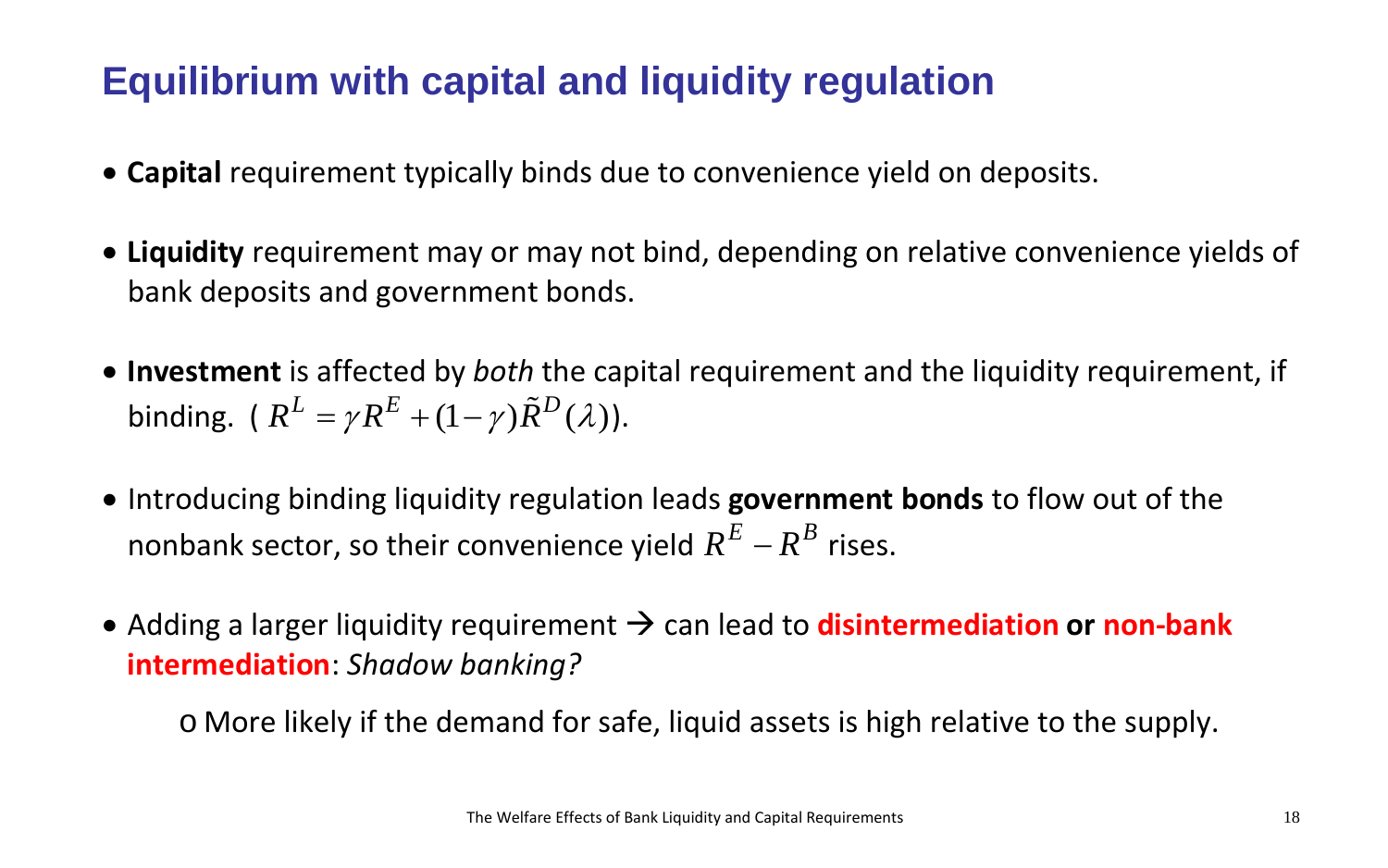# **2. Gross Welfare Cost of the Policy Tools**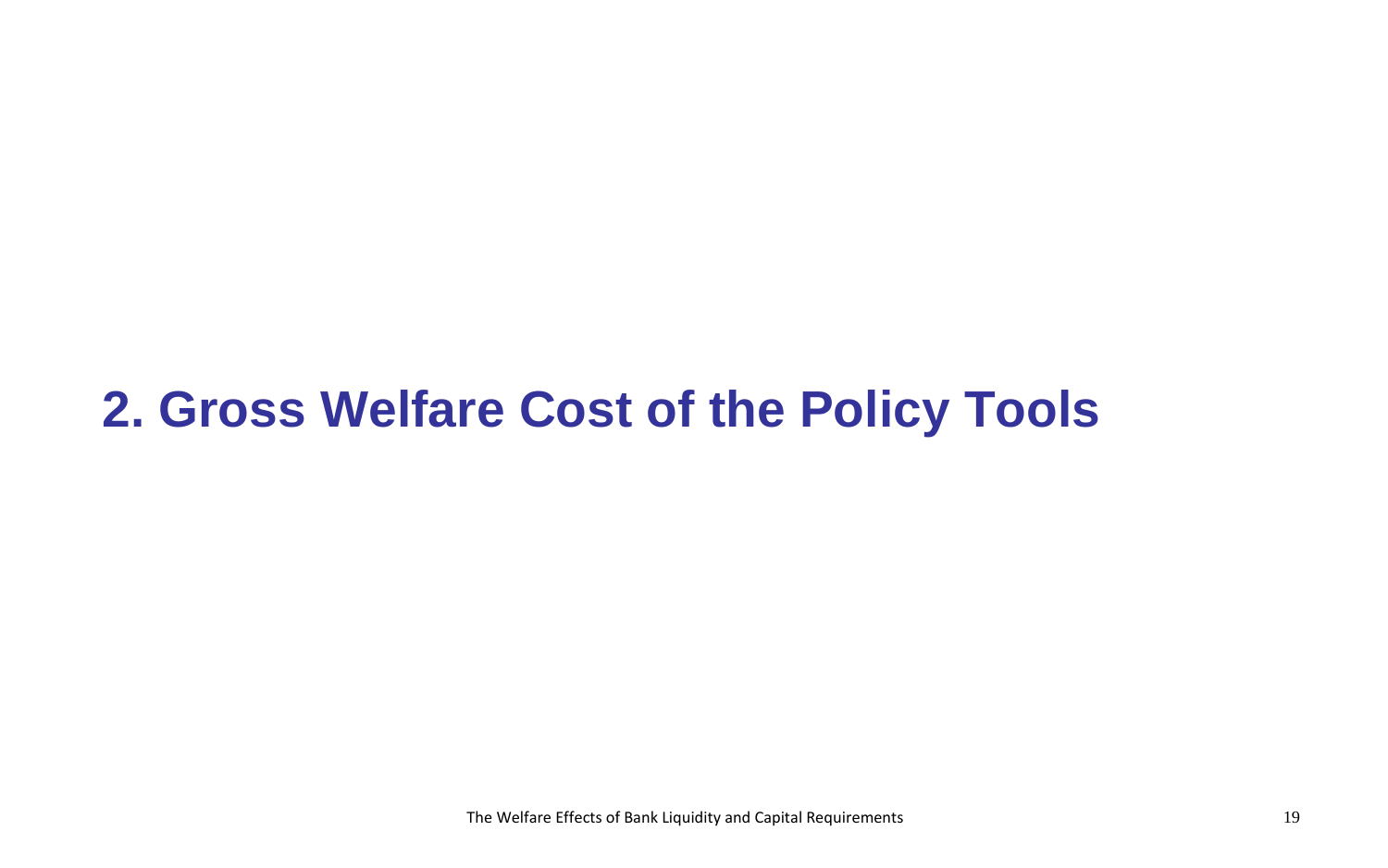# **Welfare Cost of the** *Liquidity* **Requirement**

*If the economy is in steady state in the current period and IC1 and IC2 hold, then the marginal welfare cost of a permanent increase in* λ *is:*

$$
V_{LIQ} = \frac{d}{c} \left( R^D - R^B \right) \left( 1 - \lambda \right)^{-1}
$$

- As a first-order approximation, the welfare loss from  $\Delta \lambda$  is equivalent to a permanent relative loss in consumption of  $v_{LIO}\Delta\lambda$ .
- Takes into account gains and losses associated with move to a new steady state.
- Revealed preference logic + competitive banking.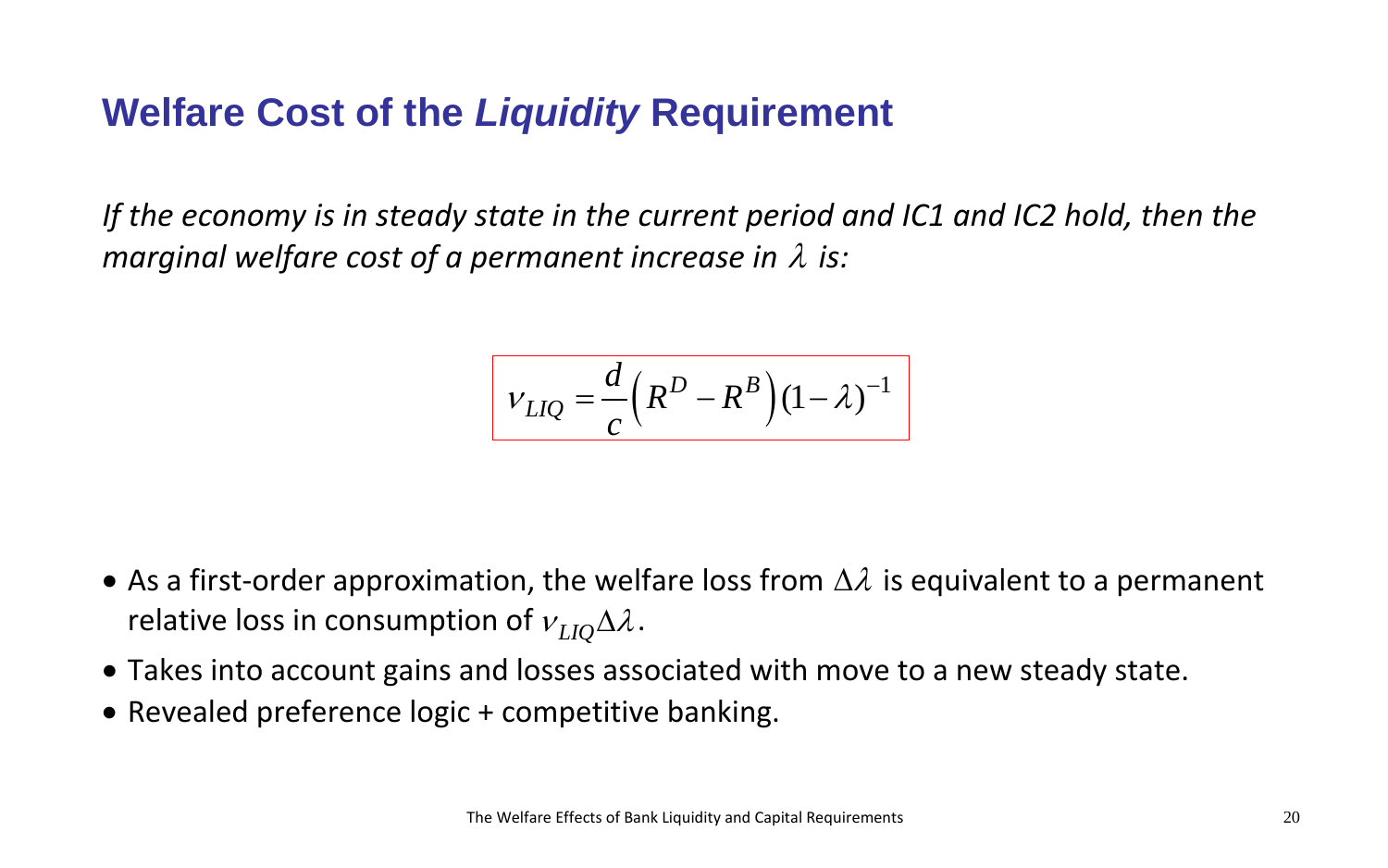#### **Welfare Cost of the** *Capital* **Requirement**

*Under the same assumptions, the marginal welfare cost of a permanent increase in* <sup>γ</sup> *is:*

$$
V_{CAP} = \frac{L}{c} \left( R^{E} - \tilde{R}^{D} (\lambda) \right)
$$

Recall 
$$
\tilde{R}^D(\lambda) \equiv R^D + \frac{\lambda}{1-\lambda} (R^D - R^B)
$$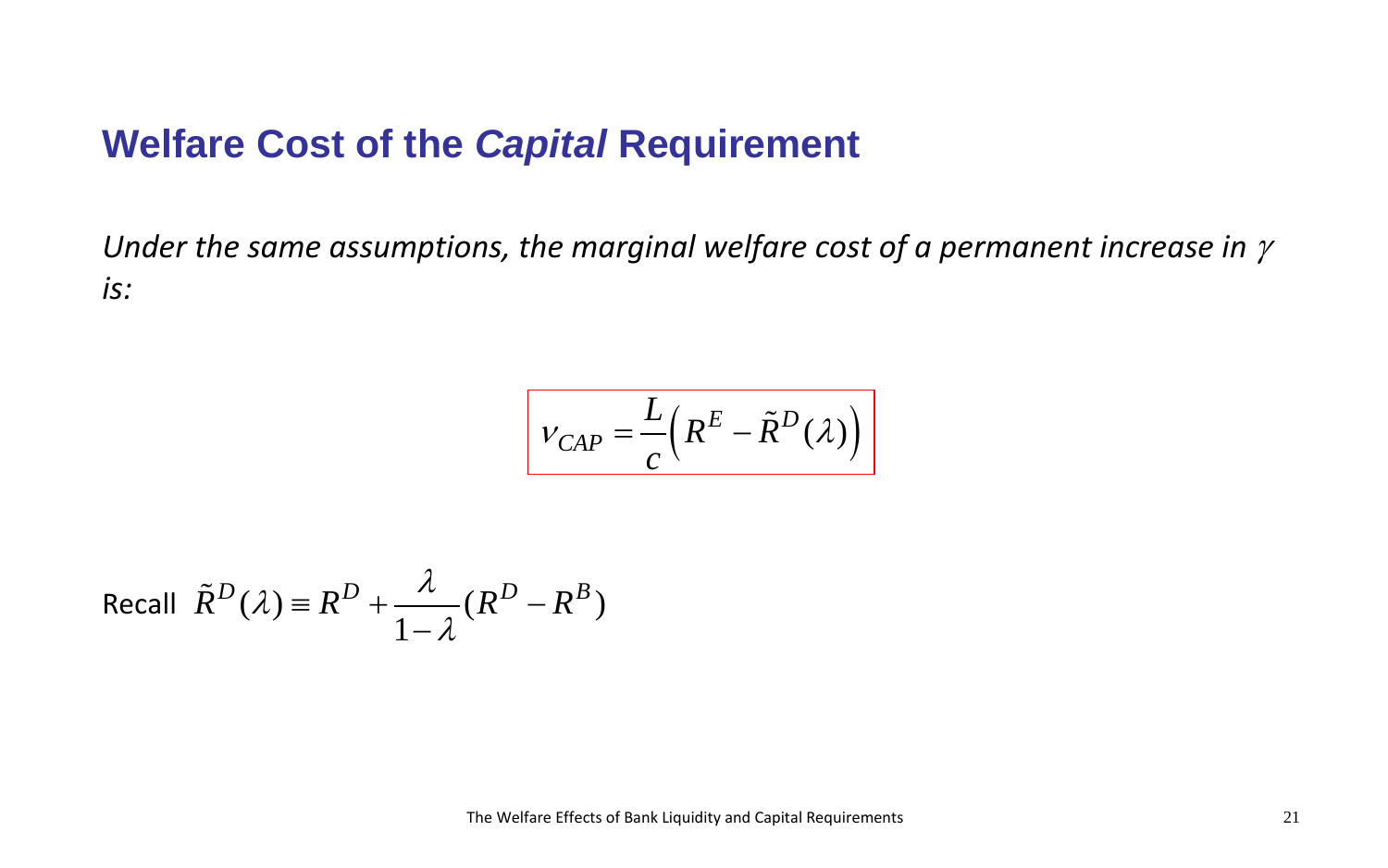# **3. Costly Financial Intermediation**

So far we have assumed that no resource costs are involved with financial intermediation.

• For 86-13, net noninterest costs are 1.3% of total assets.

Before measuring costs, extend model:

Bank pays noninterest cost:  $g(D,L)$ 

*g* is increasing, convex, constant returns to scale.

Dividends =  $\max(0, (R_t^L + \sigma_t \varepsilon)L_t + R_t^B B_t - R_t^D D_t - g(D_t, L_t))$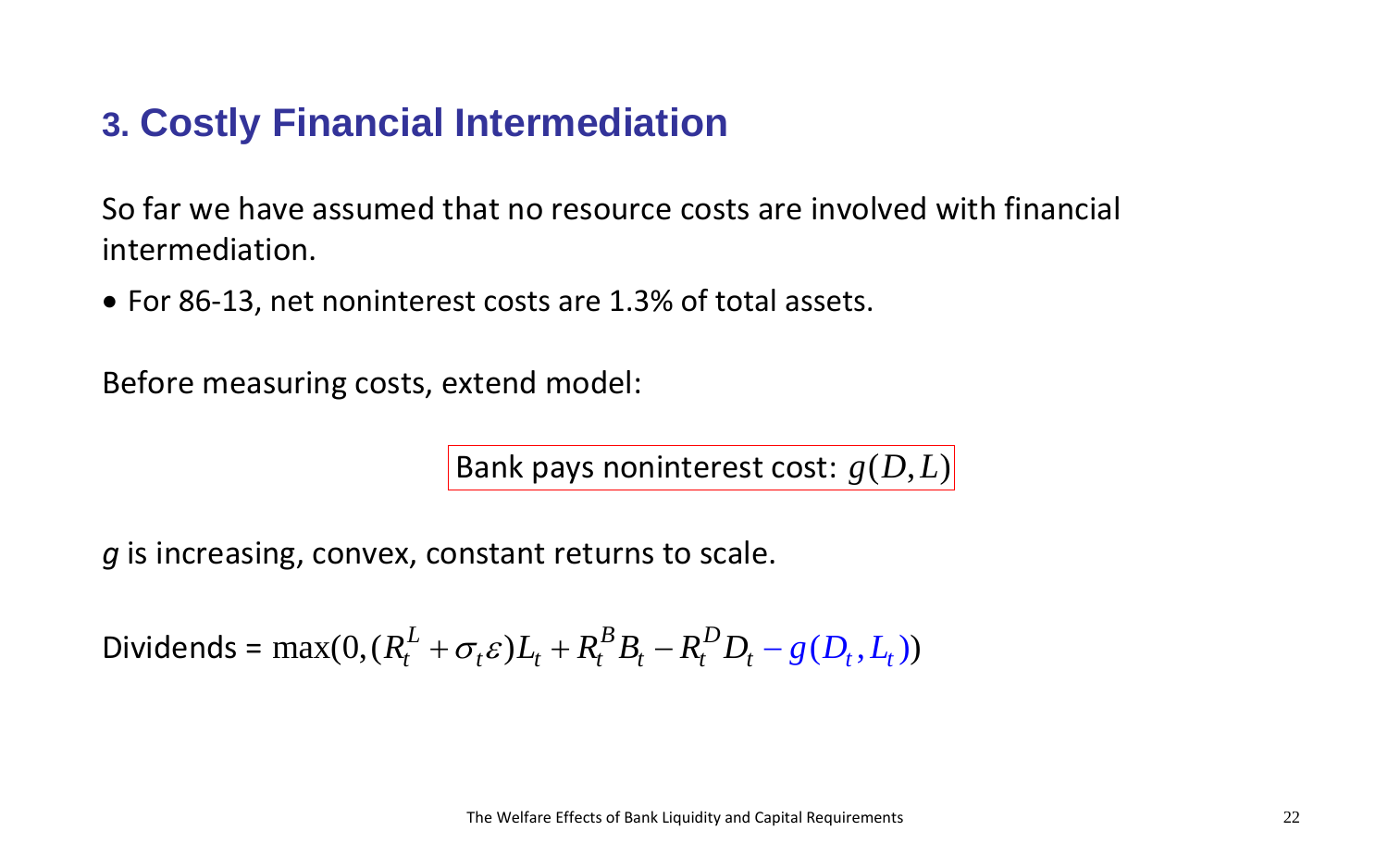# **Gross Welfare Costs with Costly Intermediation**

*Marginal welfare costs of increasing* λ *and* <sup>γ</sup> *with costly financial intermediation:*

$$
V_{LIQ} = \frac{d}{c} \left( R^D + g_D(d, L) - R^B \right) (1 - \lambda)^{-1}
$$

$$
V_{CAP} = \frac{L}{c} \left( R^{E} - \tilde{R}^{D} (\lambda) - (1 - \lambda)^{-1} g_{D} (d, L) \right)
$$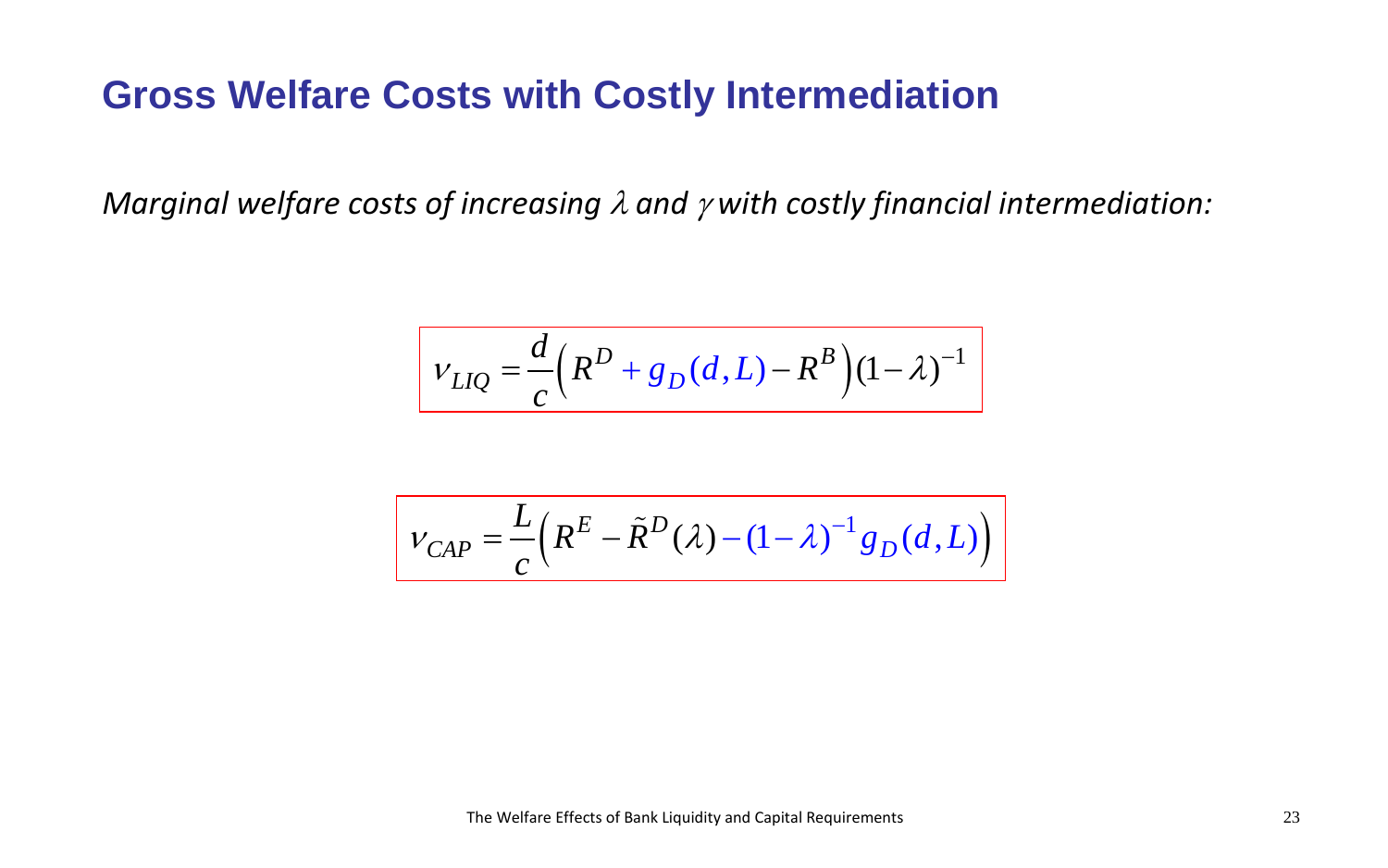# **4. Measurement of the Welfare Cost**

Historical Statistics on Banking - U.S. commercial banks (1986 – 2016).

- From 1986-2000, Treasuries/Assets exceed 1 percent  $\rightarrow$  Use this period to estimate  $B_{D}$  through the condition:  $R^{B} = R^{D} + g_{D}$   $\rightarrow$   $B_{D} = 1.22\%$
- Alternative estimate based Hanson, Schleifer, Stein, Vishny (2015):  $g_D = 0.81\%$
- Use 2001-2007 to estimate average returns and ratios.
	- o Treasuries < 1% of assets
	- o Provides an estimate of the cost of a liquidity requirement for a period when it would likely have been binding.
	- o Current environment: high level of reserves could reflect phase-in of LCR, or could mean that a modest liquidity requirement entails little *immediate* economic costs.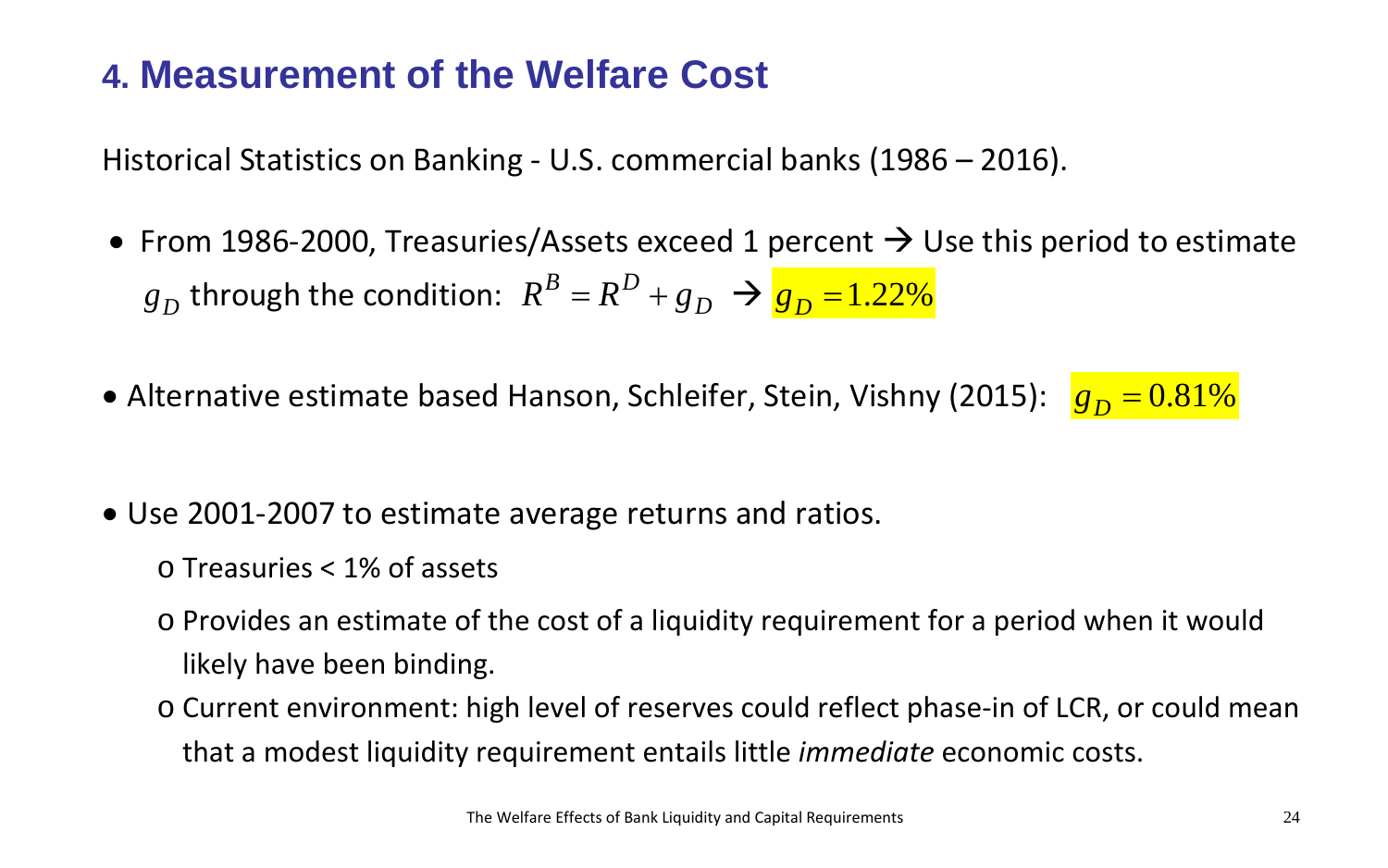

#### **U.S. Treasuries and excess reserves held by U.S. depository institutions**

Note: For years 1984-1988, U.S. Treasuries data is for commercial banks only. Starting in 1989, U.S. Treasuries series includes both commercial banks and savings institutions. Source: FDIC Historical Statistics on Banking and Federal Reserve H.3 Release.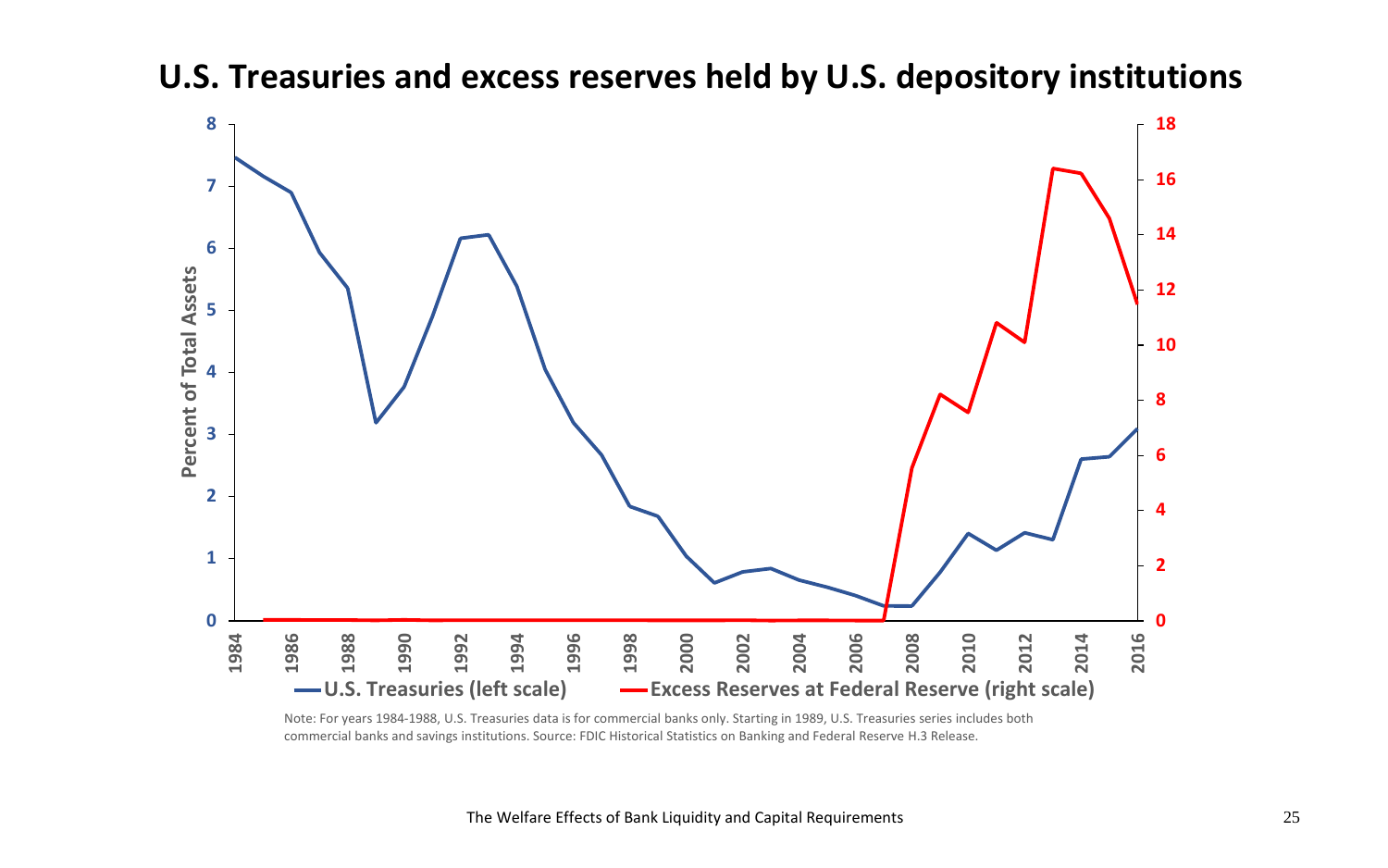## **Measurement of the Welfare Cost: Liquidity**

- $d =$  Total Deposits  $d/c = 0.67$
- 

- *c* = Personal Consumption Expenditures
- $R^D$  = (Interest on Total Deposits) / (Total Deposits) = 2.04% Including marginal noninterest cost:  $R^D + g_D = 3.26\%$  $R^B$  = 3-month Treasury yield  $R^B$  = 2.80%  $\lambda$  = liquidity requirement  $= 0$

$$
V_{LIQ} = \frac{d}{c} \left( R^D + g_D - R^B \right) (1 - \lambda)^{-1}
$$
  
= 0.67 × (0.0326 – 0.0280) × 1 = 0.0031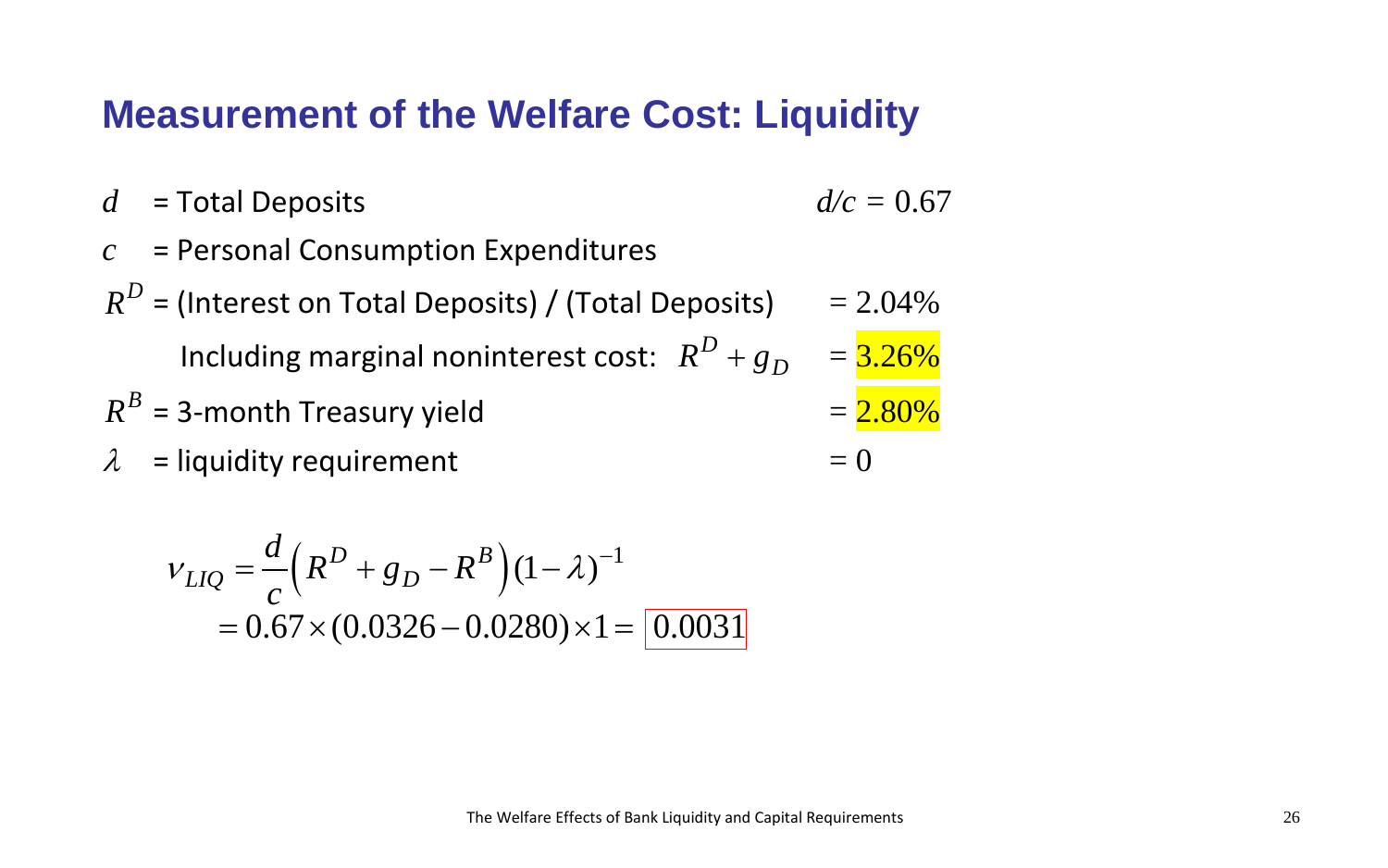### **Measurement of the Welfare Cost: Liquidity**

**Interpretation of**  $v_{LIO} = 0.003$ .

- The gross welfare cost of imposing a 10 percent liquidity requirement is equivalent to a **permanent loss in consumption of**  $v_{LIO} \times 0.1 \times 100\% = 0.031\%$ .
- About \$3.5 billion per year.
- With HSSV-based estimate  $(g_D = 0.81\%)$ : welfare cost =  $0.003\%$ .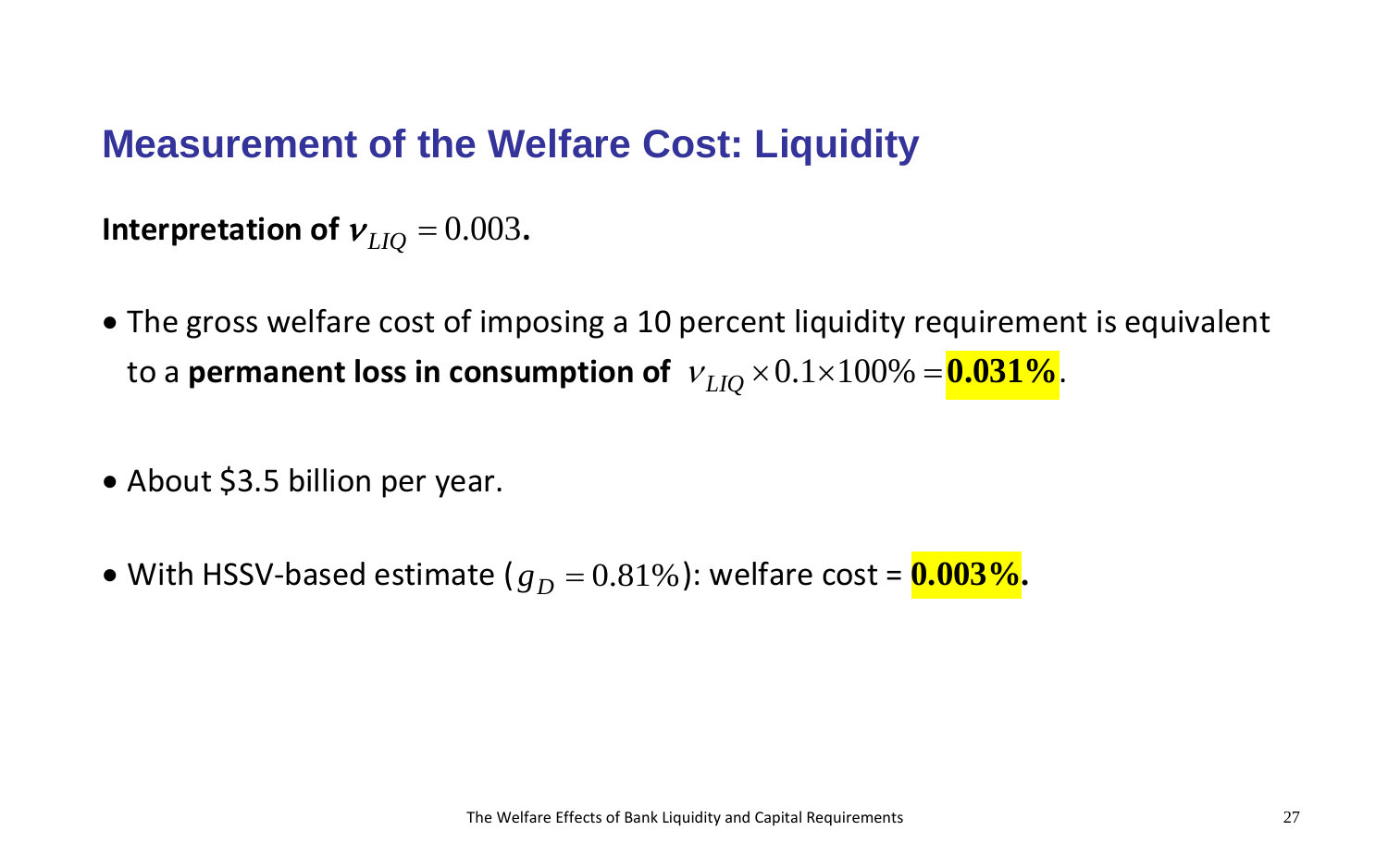# **Measurement of the Welfare Cost: Capital**

A risk-adjusted measure of the required return on equity is needed.

I use the required return on **subordinated bank debt**.

- Sub-debt counts towards regulatory capital, within certain limits.
- Defaults on bank sub-debt have been rare.

Limits:

- Part of tier 2 capital
- Until recently, limited to at most 50% of tier 1 capital.
- Same tax treatment as deposits

The required return on sub-debt may be less than the risk-adjusted pre-tax required return on regular bank equity.

 $\rightarrow$  conservative measure.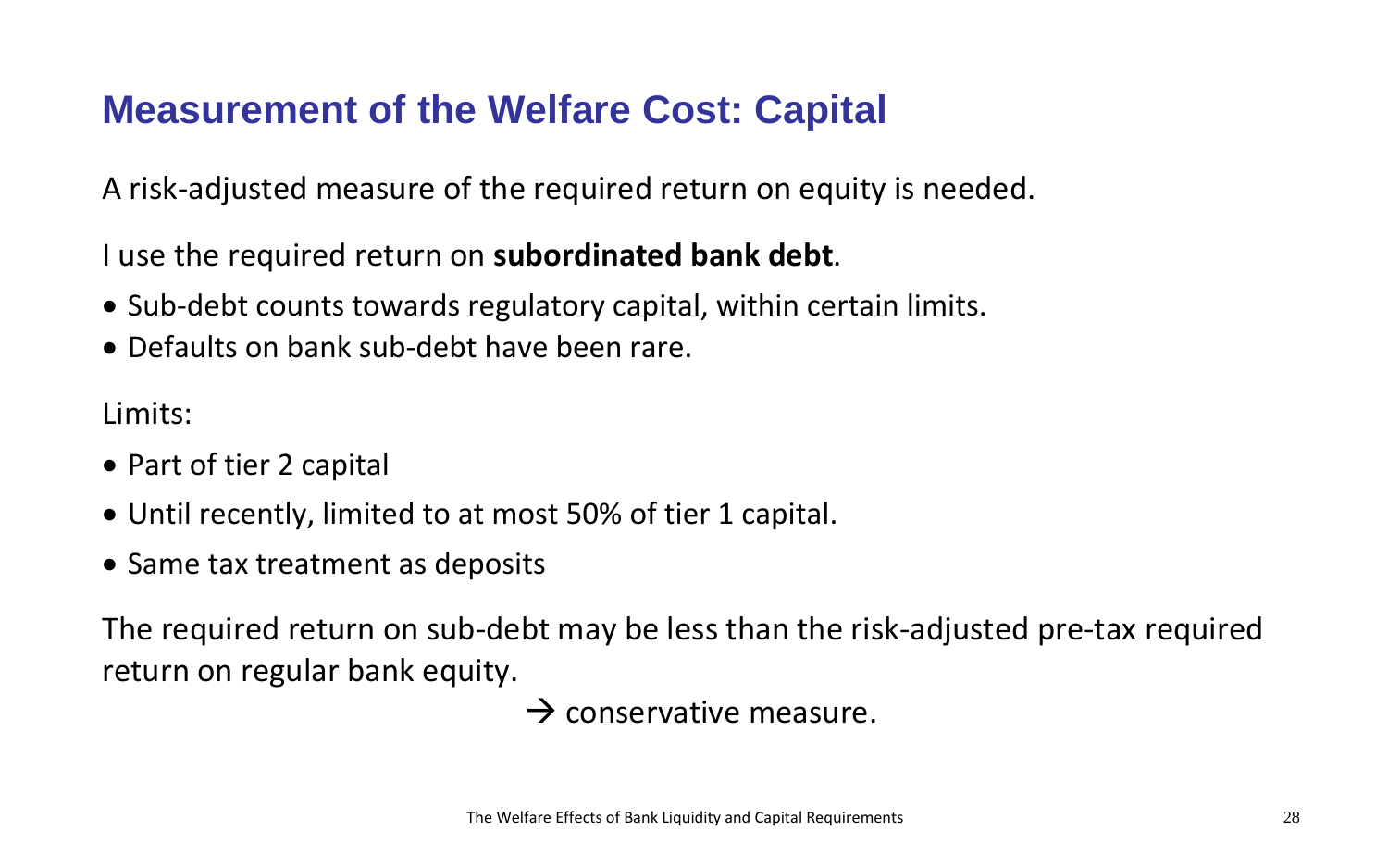#### **Measurement of the Welfare Cost: Capital**

Sample: 1993-2010

*L* = Total Assets – (Treasuries + Ex. Reserves) *c* = Personal Consumption Expenditures  $R^E$  = (Interest on Subordinated debt) / (Sub-debt)  $=$   $\frac{5.45\%}{2.5\%}$  $R^D$  = (Interest on Total Deposits) / (Total Deposits)  $= 2.43\%$ Including marginal noninterest cost:  $R^D + g_D = 3.65\%$ 

$$
v_{CAP} = \frac{L}{c} \left( R^{E} - (R^{D} + g_{D}) \right) (1 - \lambda)^{-1}
$$

$$
= 0.96 \times 0.0180 \times (1 - 0)^{-1} = \boxed{0.017}
$$

$$
L/c=0.96
$$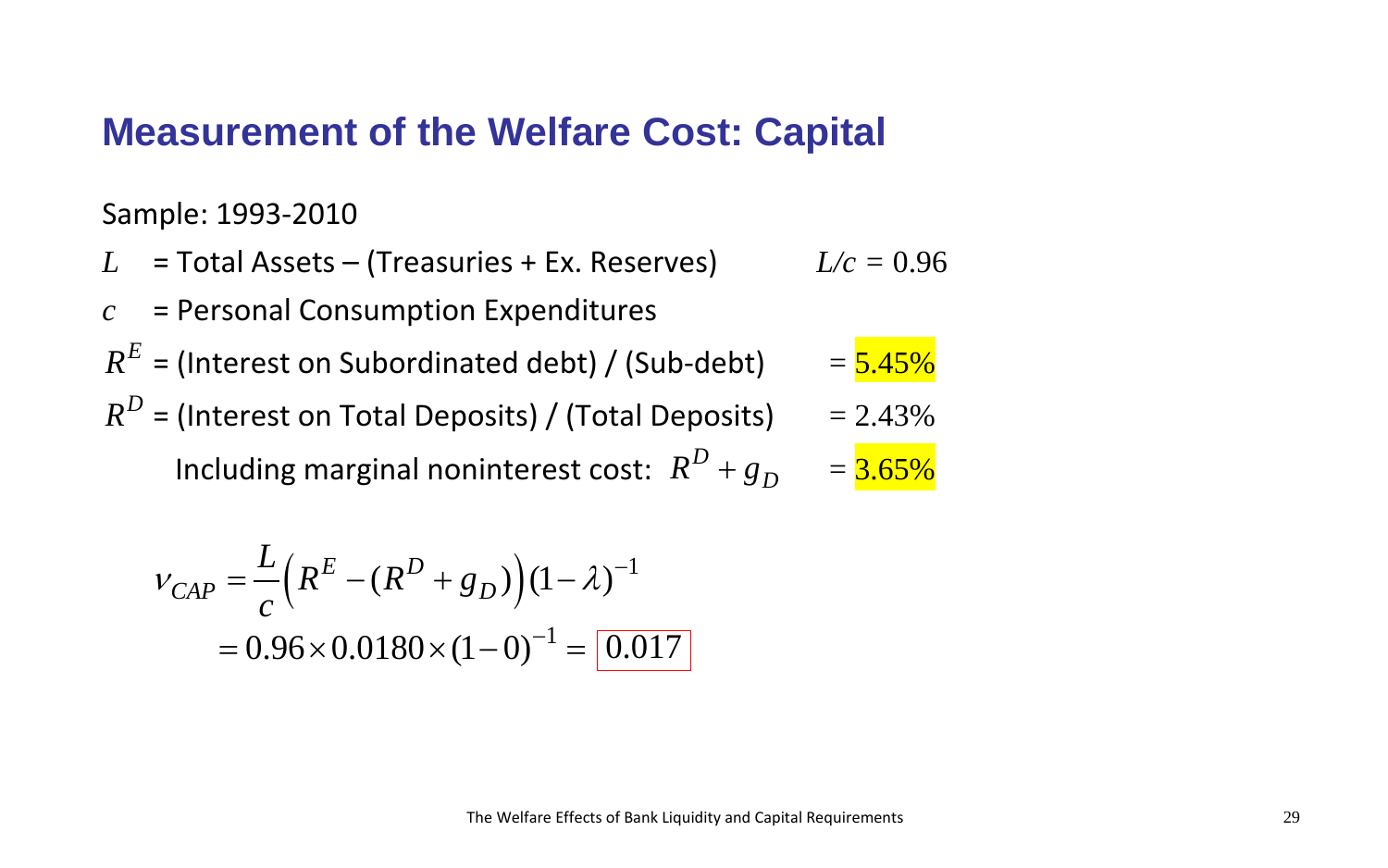# **Measurement of the Welfare Cost: Capital**

**Interpretation of**  $v_{CAP} = 0.017$ .

- The gross welfare cost of increasing capital requirements by 10 percentage points is equivalent to a **permanent loss in consumption of**  $v \times 0.1 \times 100\% = 0.17\%$ .
- About \$20 billion per year.
- With HSSV-based estimate  $(g_D = 0.81\%)$ : welfare cost =  $0.21\%$ .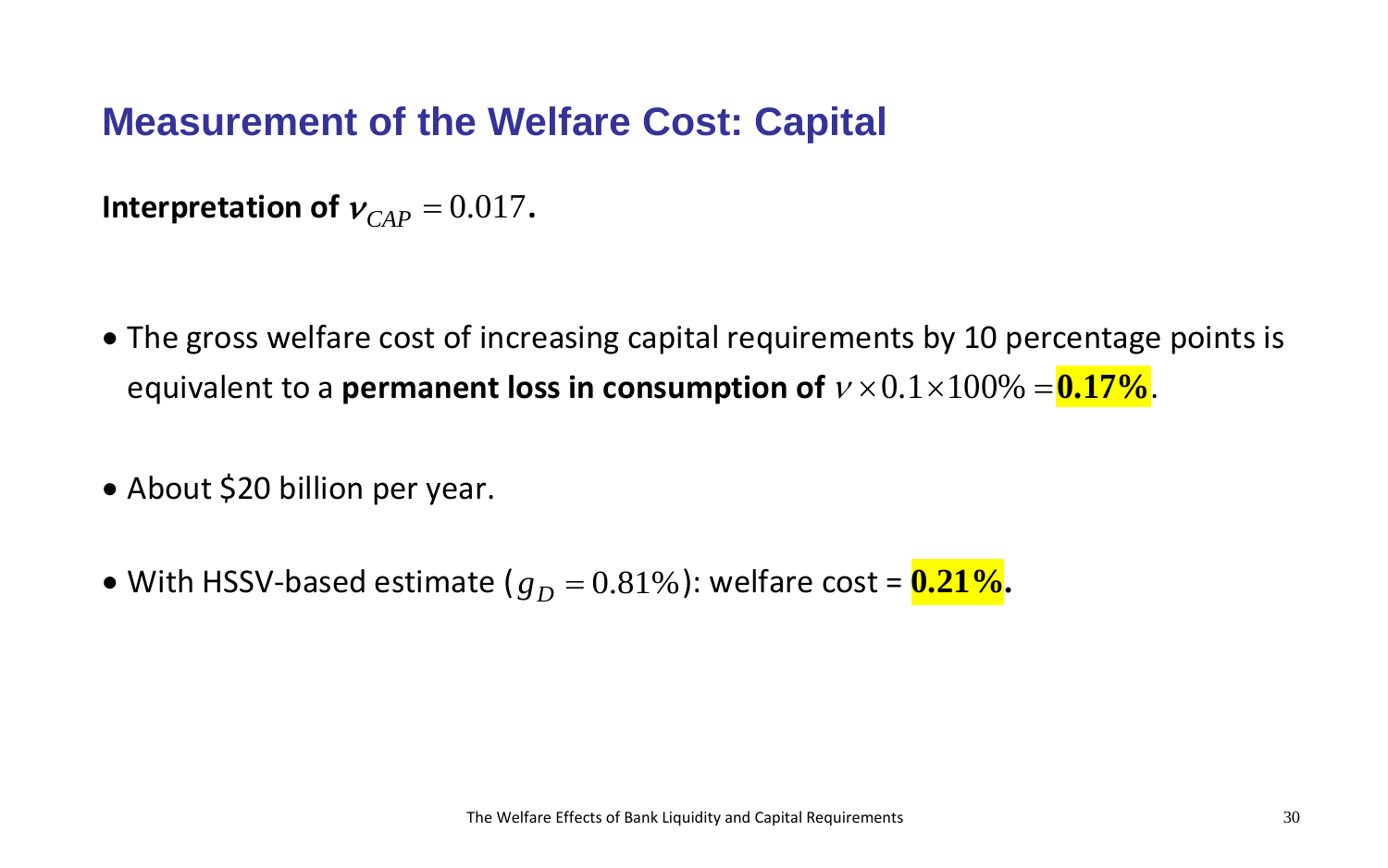#### **Measurement of the Welfare Cost: Summary**